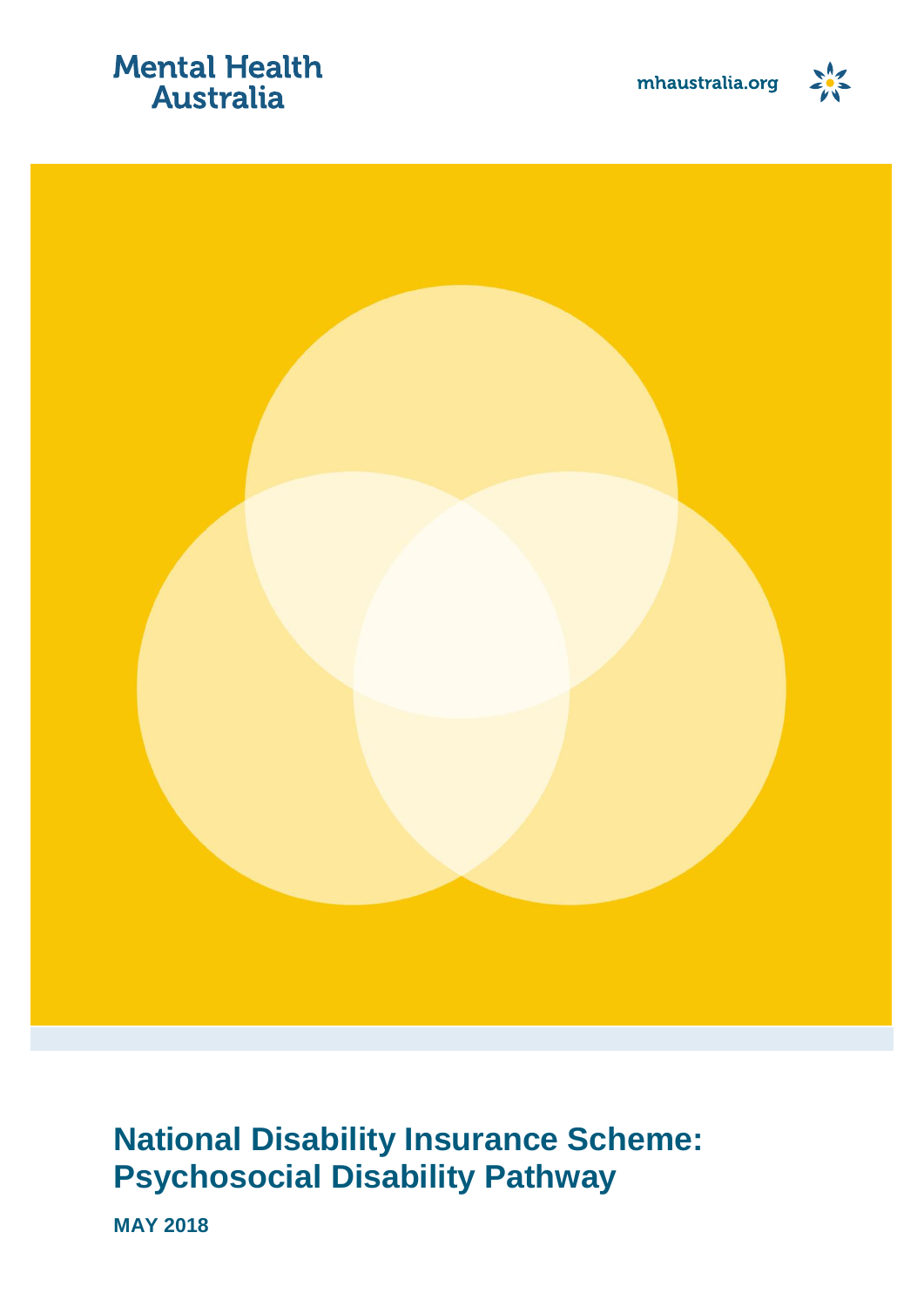#### **K[EY MESSAGES](#page-2-0) 3**

| 1. | <b>INTRODUCTION</b>                                                                  | 6  |  |
|----|--------------------------------------------------------------------------------------|----|--|
| 2. | <b>WHY IS PSYCHOSOCIAL DISABILITY DIFFERENT?</b>                                     | 8  |  |
| 3. | <b>ELEMENTS OF A PSYCHOSOCIAL DISABILITY RESPONSE</b>                                | 11 |  |
| 4. | A PSYCHOSOCIAL DISABILITY PATHWAY 'PHASE 0'                                          | 15 |  |
|    | Who is the 'Phase 0' response for?                                                   | 15 |  |
|    | The Phase 0 response                                                                 | 16 |  |
|    | <b>Assertive Outreach</b>                                                            | 16 |  |
|    | Personalised NDIS engagement support                                                 | 17 |  |
|    | Resources for the community                                                          | 18 |  |
| 5. | <b>KEY SUCCESS FACTORS FOR THE PSYCHOSOCIAL DISABILITY PATHWAY</b>                   | 19 |  |
|    | Building psychosocial disability staff competencies within the NDIA and its partners |    |  |
|    | Redefining typical support packages                                                  | 21 |  |
|    | The role of health professionals                                                     | 23 |  |
| 6. | <b>DESIGNING OPERATIONAL REFORMS AT A TIME OF UNCERTAINTY</b>                        | 26 |  |
| 7. | PSYCHOSOCIAL DISABILITY 'PAIN POINTS' AND RECOMMENDATIONS                            | 29 |  |
|    | <b>ATTACHMENT A: PARTNERS IN RECOVERY SUPPORT FACILITATORS</b>                       | 35 |  |

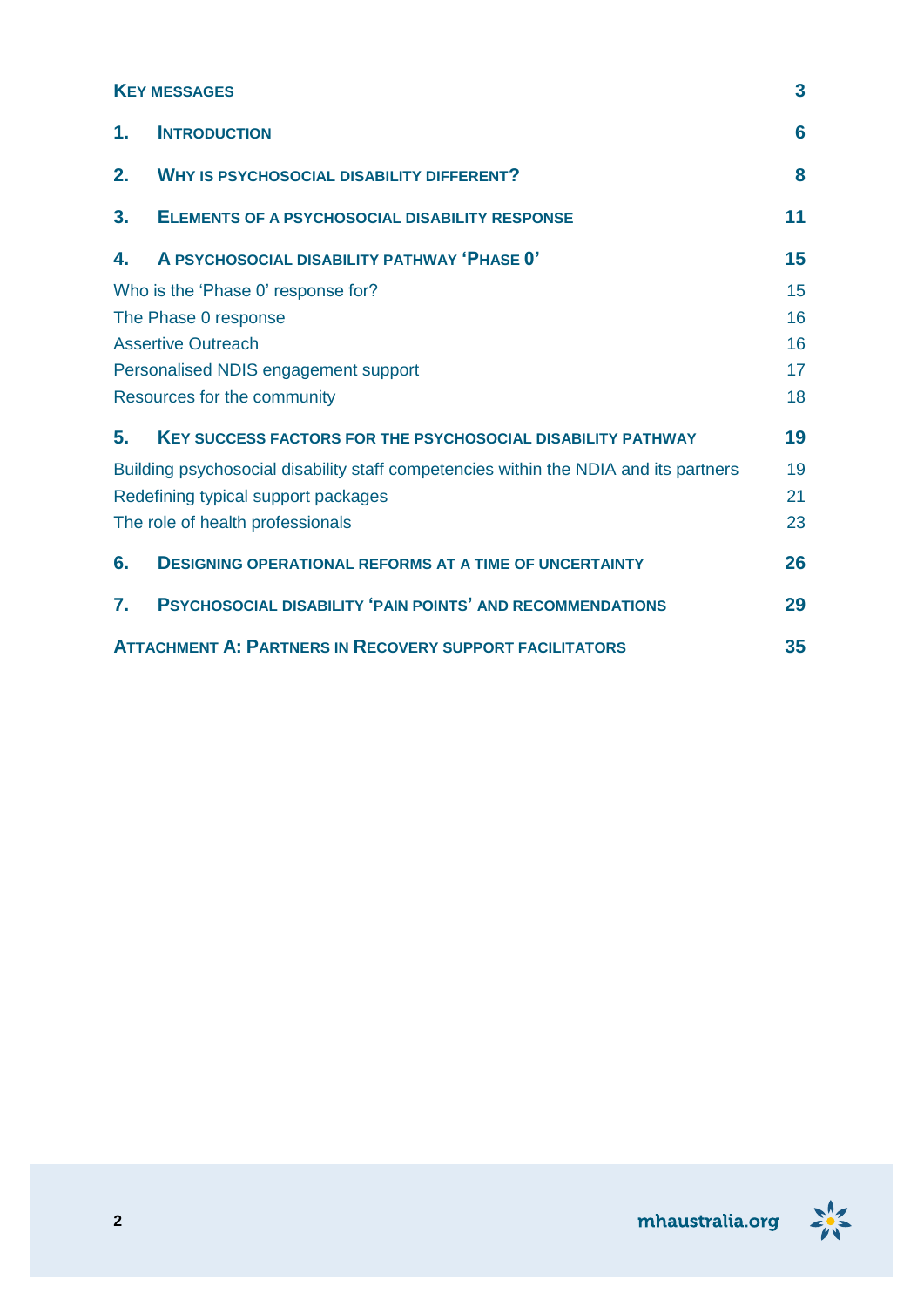## <span id="page-2-0"></span>**Key messages**

During February, March and April 2018, Mental Health Australia conducted a series of consultation workshops with stakeholders to hear how NDIS participants with psychosocial disability, their carers and providers experience the National Disability Insurance Scheme (NDIS). Mental Health Australia held five face to face workshops involving over 170 participants and one after-hours teleconference with health professionals. Thanks to the generous engagement of the workshop participants, Mental Health Australia is able to propose to the National Disability Insurance Agency (NDIA) a series of important reforms to improve the experience of the scheme for people experiencing psychosocial disability.

Provided below are the key messages arising from the consultations. More specific descriptions around pain points and corresponding recommendations are provided at Chapter 7.

- 1. Psychosocial disability differs from most other forms of disability, especially because it directly affects and is affected by the individual's NDIS service experience
	- » the individual's mental health fundamentally shapes their NDIS experience
	- » poor experiences with access and planning (for example long wait times and decisions that are inconsistent with individual needs) can degrade NDIS participant and carer wellbeing.
- 2. The psychosocial disability journey begins well before 'Phase 1' of the NDIA's current pathway, requiring:
	- » assertive outreach
	- » personalised NDIS engagement support
	- » resources for the community.
- 3. The skills, knowledge and experience of front line staff are crucial:
	- » NDIA and partner staff who work with people experiencing psychosocial disability should have psychosocial disability specific skills, knowledge and experience. Administrative process and arrangements should support the practical application of those skills and experience.
- 4. Access, planning and review processes need to be consistent, fair and transparent
	- » there is an urgent need for a validated, psychosocial disability specific, access assessment tool
	- » NDIA needs to provide routine opportunities to people with psychosocial disability and their supporters to check and confirm decisions and the evidence on which they are based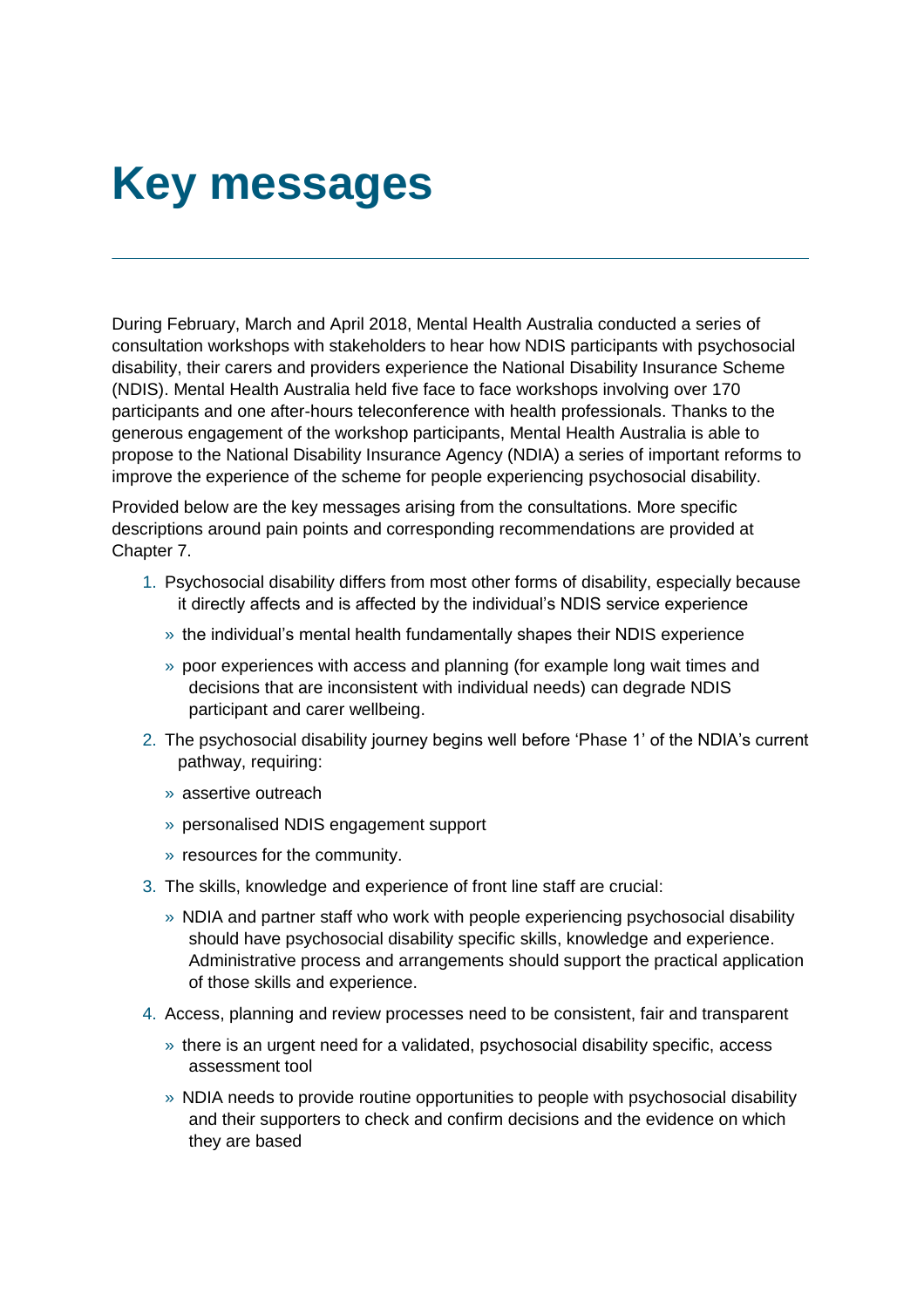- » family and carers have a crucial role. For example, family and carers often hold crucial information about a participants' support needs, which the participant may not articulate themselves as a part of assessment or planning processes.
- 5. The NDIA has a responsibility towards people experiencing psychosocial disability who do not access the NDIS including:
	- » those who are 'hard to reach' who may not be in contact with services, which could assist them to access the NDIS
	- » those who may for a variety of reasons often reflective of their psychosocial disability – be reluctant to seek to test their eligibility
	- » those found to be ineligible or those who assume they would not be eligible.

The NDIA could improve the assistance it provides to people in the above-outlined situations through referrals ('warm handovers') to effective and appropriate mainstream services, for example: as a part of strengthening the Information, Linkages and Capacity Building component of the NDIS.

It is also important that the pathway reforms take account of new service offerings for people who will not be eligible for the NDIS, likely to come online over the next 12-18 months at both a State/Territory and Commonwealth level.

- 6. Certain support types should be discussed in every planning conversation with NDIS participants with psychosocial disability:
	- » support coordination
	- » capacity building
	- » carer support and respite
	- » provision for urgent and unplanned needs, due to episodes of illness and disability.
- 7. Implementation of reforms to the psychosocial disability pathway should be collaborative and subject to transparent evaluation, this would mean:
	- » major design elements to be tested with participants and through piloting
	- » the NDIA to ensure close engagement with the mental health sector including mainstream systems and stakeholders
	- » regular, targeted reporting on outcomes for people seeking access to the scheme and the content and effectiveness of psychosocial disability plans.

Implementing an effective response to psychosocial disability presents not just a significant operational challenge to the NDIA (involving changes to how the NDIA and its partner organisations operate in their interactions with people experiencing psychosocial disability), but also a major strategic challenge. This is because issues for people experiencing psychosocial disability arise and are fundamentally shaped by their experience outside the NDIS. People with psychosocial disability often experience the inherent vulnerabilities which result from a personal history of mental health hospital admissions and potentially involuntary treatment, including seclusion and restraint. This can make it difficult to navigate an often fragmented mental health sector. In addition, mental health services are generally poorly resourced, operating in an environment where there are major gaps in service provision across the country and ongoing uncertainty about the provision of psychosocial support both within and outside the NDIS. These strategic challenges for providers have a major impact on the supply side of the market and make the NDIA's role as 'market steward'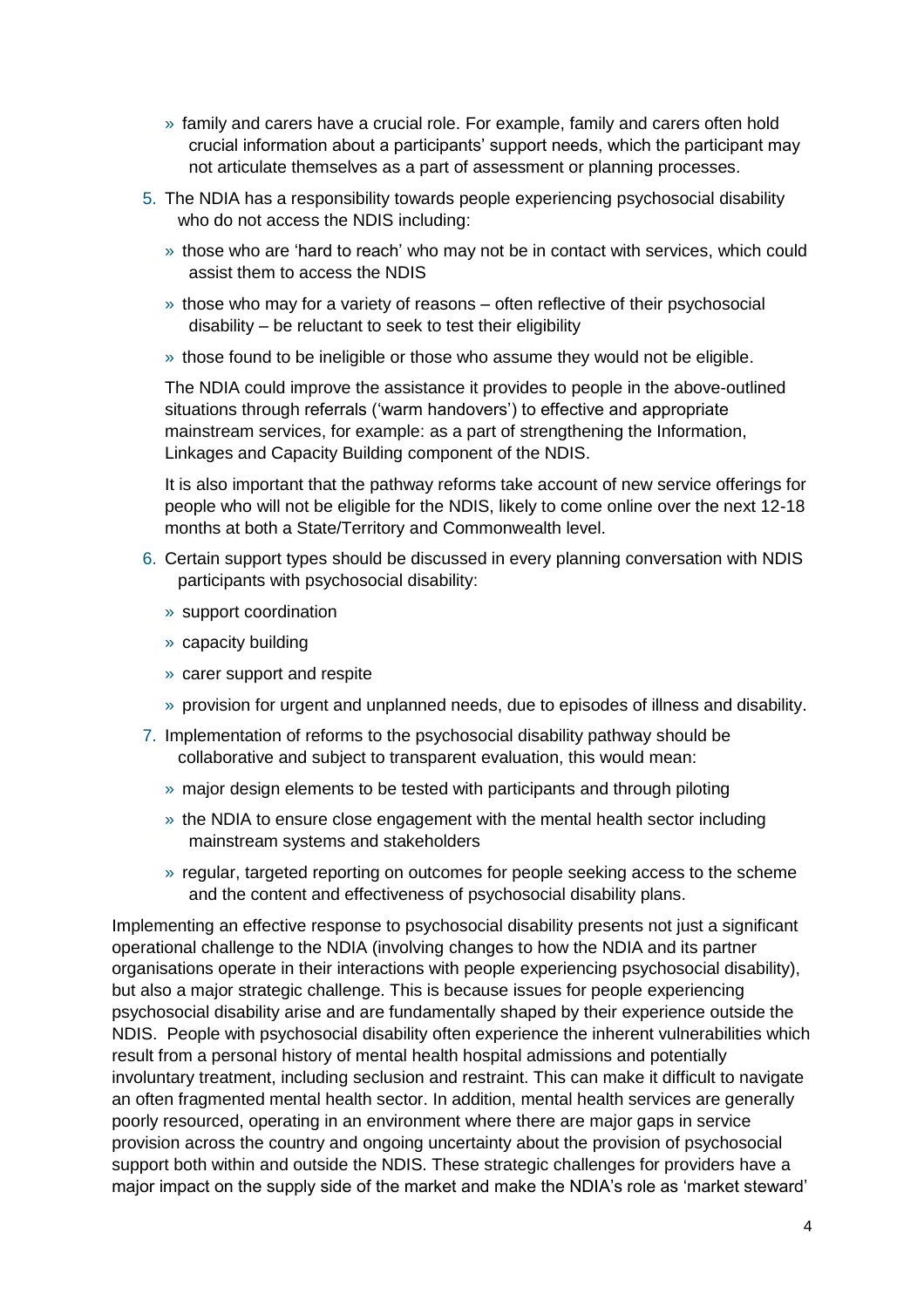more complex. Addressing those issues will require effective partnerships and coordination with mainstream service systems and engagement and investment from all Australian governments, which have ultimate responsibility for the mental health system and the NDIS.

In short, minor adjustments to existing NDIS pathways will not result in the change required for the NDIA to appropriately engage people with psychosocial disability; instead the NDIA must develop a comprehensive psychosocial response if improvements in outcomes for the cohort are to be sustainable and the NDIS is to deliver on its promises.

Mental Health Australia therefore recommends the NDIA develop an overarching psychosocial disability strategy to address the range of issues articulated by participants, carers, providers, advocacy groups and other stakeholders through these consultations. Such a strategy would include but not be limited to:

- reforms to the NDIS pathway for participants with psychosocial disability
- improvements in the skills, knowledge and experience of NDIA and partner staff to work with people with psychosocial disability
- reforms to reference packages for psychosocial disability to ensure substantial improvement in the quality of plans, building on a major project already initiated by eight psychosocial providers, supported by the National Mental Health Commission and managed by Mental Health Australia to develop alternative typical support packages for psychosocial disability
- a Communications Strategy to ensure mental health stakeholders are given the best opportunity possible to understand how improvements to the NDIA's work with people with psychosocial disability are working in practice.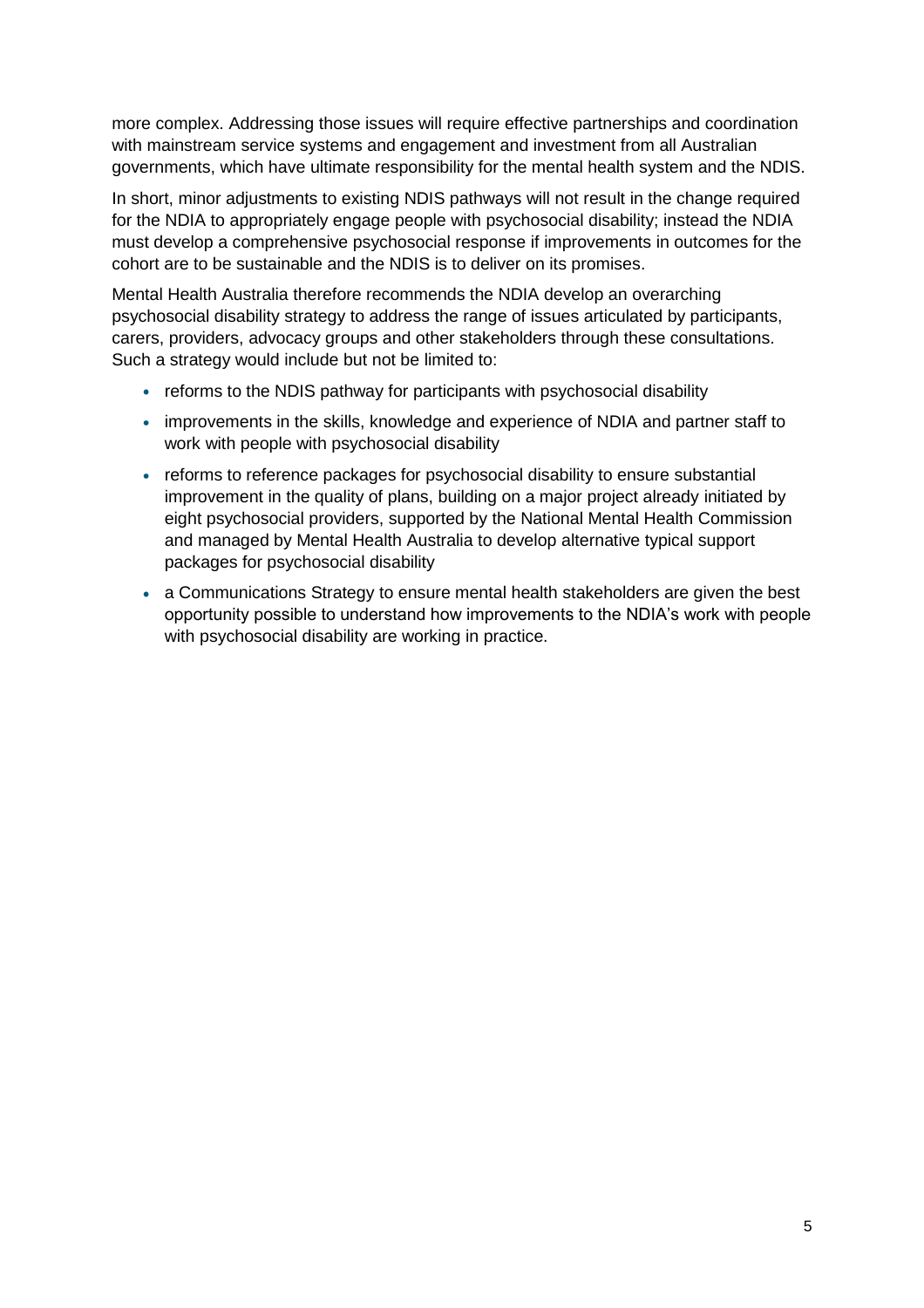## <span id="page-5-0"></span>**1.Introduction**

Mental Health Australia is pleased to present this report to the NDIA on the outcomes of a series of consultation workshops held during February, March and April 2018.<sup>1</sup> The workshops considered the NDIS 'pathway' for people experiencing psychosocial disability, and how that pathway can be improved.

> *I'm thankful for being able to talk about the good and the bad of the NDIS and all the services involved. Workshop participant, Melbourne*

There were five face-to-face forums in Melbourne (2), Sydney, Perth and Townsville and one teleconference. The workshops comprised part of a wider initiative by the NDIA to develop its new participant pathway and to examine options for addressing the needs of specific groups who may need tailored support and assistance in dealing with the scheme. Issues around mental health and psychosocial disability arise throughout the NDIA's participant pathway initiative, including by:

• individuals with complex needs

- Aboriginals and Torres Strait Islanders
- people from culturally and linguistically diverse (CALD) backgrounds
- people in rural and remote locations.

There were more than 170 participants in the psychosocial disability workshops, including people with psychosocial disability, family members, carers, providers of psychosocial supports and health services, peak bodies, and NDIA staff, managers and board members. The team also conducted a workshop with the NDIA's Mental Health Sector Reference Group, and worked in close consultation with senior staff in the NDIA including the NDIA's Mental Health Special Adviser.

This report is the result of the generous contributions of all the participants in the workshops. It provides advice from Mental Health Australia on the broader strategic issues facing the NDIA as it seeks to ensure the NDIS fulfils its promise as a key element in the wider system of mental health supports and services across Australia. Details of 15 'pain points' identified by workshop participants are provided at Chapter 7, together with 29 recommendations to address those pain points.

<sup>1</sup> Working closely with the Mental Health Australia team, the workshops were facilitated by Ms Kim Koop and outcomes were recorded by ThinkPlace consultants. Documentation (workshop materials and reporting) was undertaken by Dr Russell Ayres.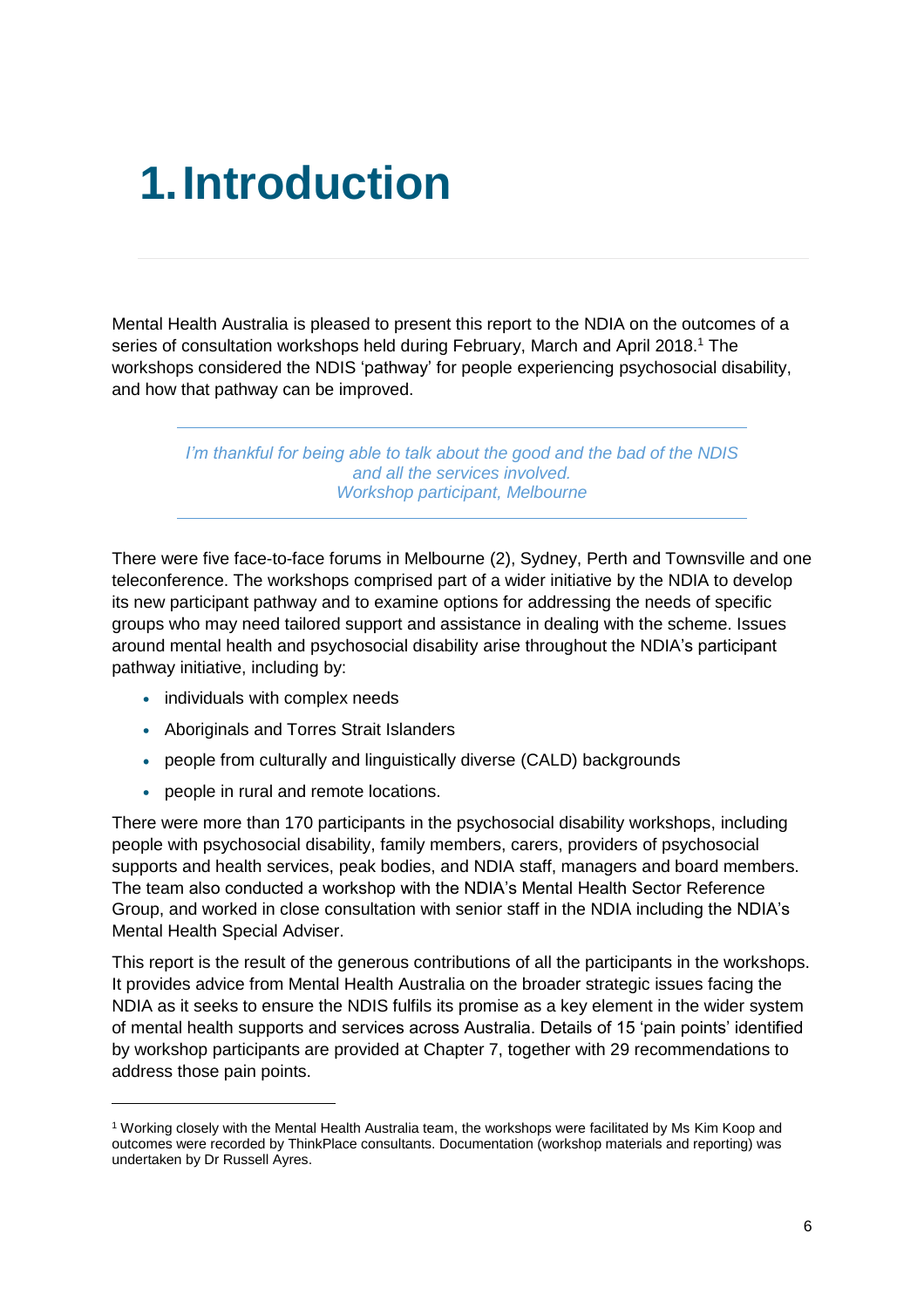To put the 'pain points' in context and to provide a set of specific responses for the NDIA's consideration, this report provides:

- a rationale as to why a different approach is required by the NDIA for people with psychosocial disability than for people with other disabilities
- the key elements of a psychosocial response for the scheme
- the principle design features which would bring these elements to life within the NDIS pathway context, including a new engagement phase for people with psychosocial disability ('Phase 0').

Chapters 5 and 6 of the report address the challenges faced by the NDIA in responding effectively to people experiencing psychosocial disability, with a focus on four key factors underpinning successful implementation of a NDIS psychosocial pathway:

- building psychosocial disability competencies among staff within the NDIA and its partners
- strengthening the role of health professionals, community mental health workers and peer workers in relation to the NDIS
- redefining typical support packages for participants with psychosocial disability
- engaging governments as the stewards of both the NDIS and mainstream service systems, to undertake a more holistic and systematic approach to addressing the complex and challenging needs of people with psychosocial disability.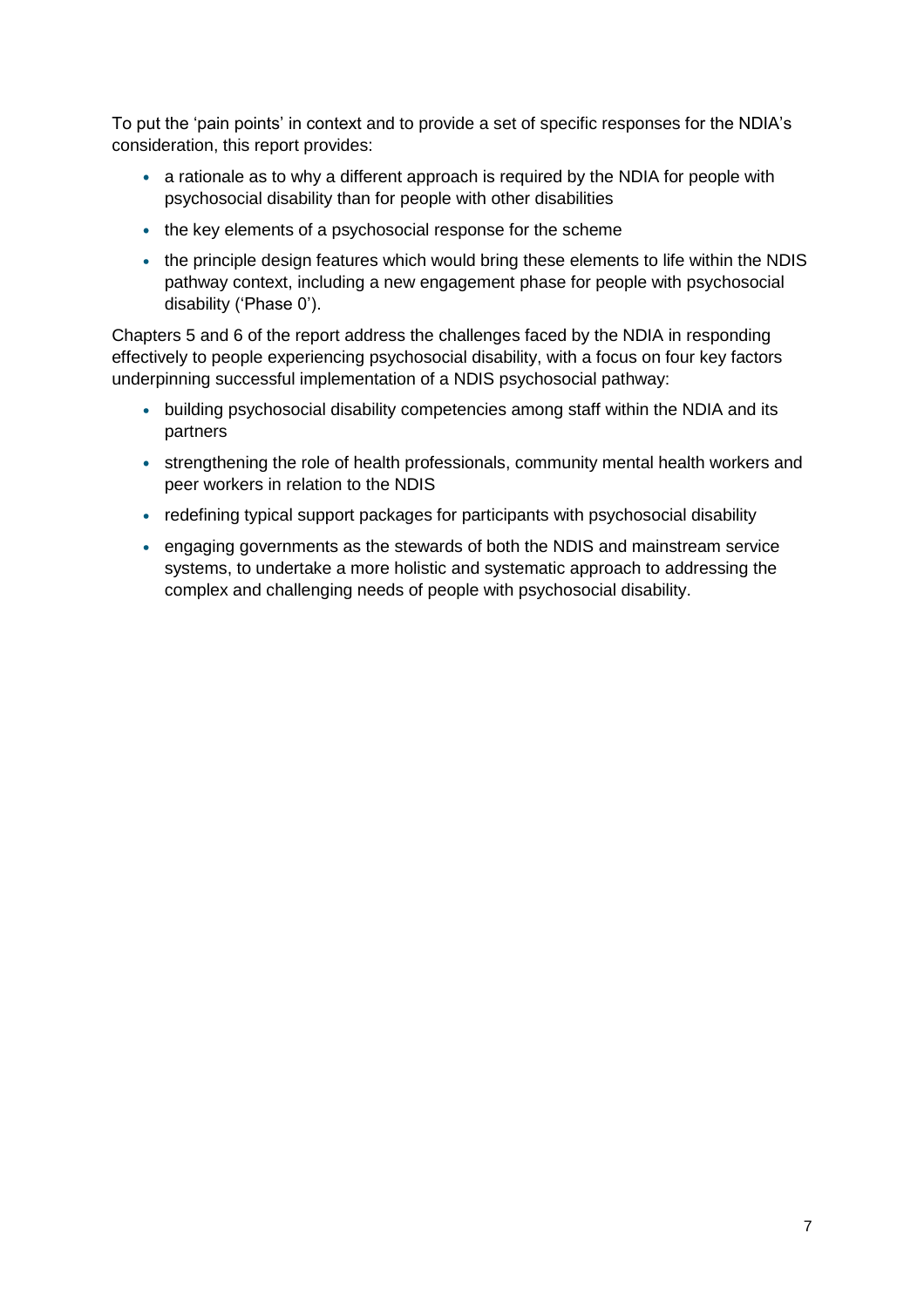## <span id="page-7-0"></span>**2.Why is psychosocial disability different?**

The inclusion of mental health and psychosocial disability has been a challenging issue for the NDIS, for governments and for policy analysis and advice. The fact that the Productivity Commission (PC) did not include mental health as part of the proposals in the draft report on the NDIS in 2011 meant that many of the fundamental design features of the scheme were developed without reference to the needs of this population. <sup>2</sup> More recently, the PC's report on its study into NDIS costs<sup>3</sup> and the Parliamentary Joint Standing Committee (JSC) inquiry into the NDIS' implementation of psychosocial disability supports<sup>4</sup> seek to address some of the shortcomings in implementation of the scheme to date. The PC's costs report, for example, recommends that a 'psychosocial disability gateway' be established for the NDIS, $5$ and the JSC recommends the development of a validated assessment tool for psychosocial disability.<sup>6</sup>

Unique approaches to policy and implementation are needed because psychosocial disability differs from most other forms of disability in key respects. How someone who has a psychosocial disability experiences the world – including their experience in this case of the NDIS – can directly and substantially affect their mental health and therefore their psychosocial disability. This can also vary over time, depending on fluctuations in the individual's mental health condition.

> *Empathy and understanding [are] important for this group. Workshops participant, Melbourne*

Workshop participants indicated the NDIS experience has frequently been a negative one, resulting in additional and unnecessary trauma and distress. This represents an added level of risk for people with psychosocial disability, and an added level of responsibility for the NDIA and its partners. It puts a premium on getting the experience right through well trained and competent staff and clear and transparent procedures, which can materially contribute to the individual's wellbeing and their capacity to deal with the effects of their condition.

 $\overline{a}$ 

<sup>2</sup> Productivity Commission. (2011). *Disability Care and Support*. Canberra: Commonwealth of Australia.

<sup>3</sup> Productivity Commission. (2017). *National Disability Insurance Scheme (NDIS) costs*. Canberra: Commonwealth of Australia.

<sup>4</sup> Joint Standing Committee on the National Disability Insurance Scheme. (2017). *Provision of services under the NDIS for people with psychosocial disabilities related to a mental health condition*. Canberra: Parliament of Australia.

<sup>5</sup> Productivity Commission (2017), recommendation 4.4.

<sup>&</sup>lt;sup>6</sup> Joint Standing Committee on the National Disability Insurance Scheme (2017, recommendation 4.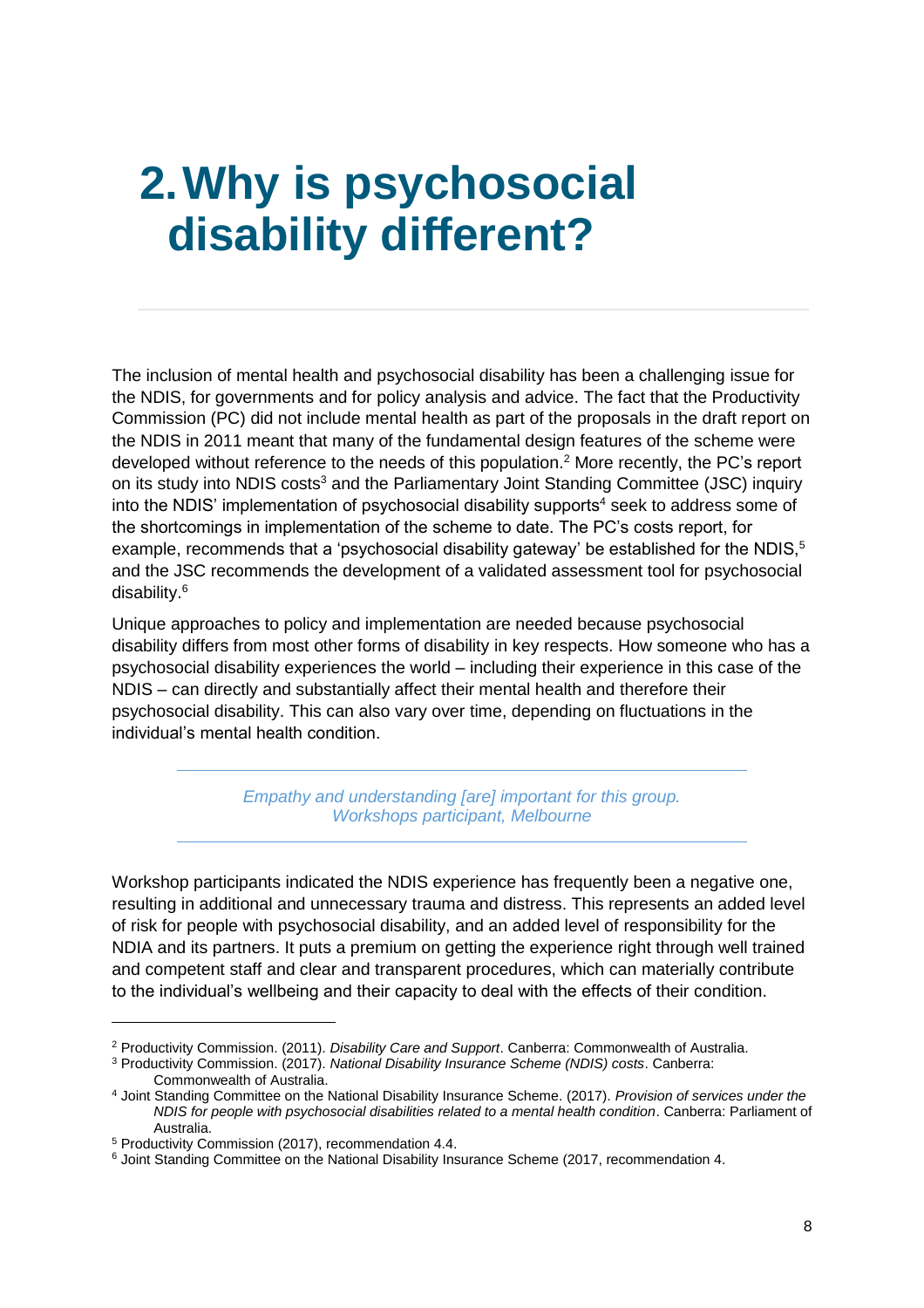*The small, positive experiences that contribute to a sense of self and agency are not incidental or minor; they are fundamental to being able to engage in the NDIS. Workshop participant, Melbourne*

Psychosocial disability can also have a direct impact on a person's ability to navigate the complicated access and planning processes. Some impacts relate to the mental health condition or disability, such as difficulty processing information or fluctuations in mood. Some impacts are secondary, such as the effect of a person's previous traumas, including from a history of being treated involuntarily and subjected to restrictive practices. Some traumas may precede the mental health condition (and psychosocial disability), such as childhood or life traumas.

> *It's important to understand that it's about staying alive. Workshop participant, Melbourne*

The impact of psychosocial disability can fluctuate, both as a consequence of the mental health condition and in response to factors in the individual's life. There can also be psychological impacts that are secondary to the mental health condition, such as lack of confidence, grief and loss.

In terms of the service response, understanding the social determinants of health is essential to responding effectively to mental health and psychosocial disability. The concept of wellbeing is key. Staff working in the NDIA and for scheme partners should seek to use a person-centred approach to improve, or at least not make worse, the wellbeing of people with psychosocial disability. For example, 'languishing while waiting' for services to commence is often very detrimental to a person's wellbeing.

It is also important to see the individual in the context of their family, carers and support network, which can vary considerably in strength and capacity to provide the support the individual needs. Individuals may also vary in their acceptance of family supports. Families experience the illness in their own way and this should not be underestimated. Equally, individuals and their families should not be blamed for responding to the effects of mental illness in diverse ways.

> *The participant's journey is the [carer/support] network's journey. Workshop participant, Melbourne*

Staff who do not understand psychosocial disability and mental illness and their impacts can:

- fail to recognise behaviours and responses as part of the mental health condition or psychosocial disability
- perceive individuals as 'failing' to progress, when in fact there are barriers to their progression – this can be unconscious and unintentional but very powerful and disempowering for everyone involved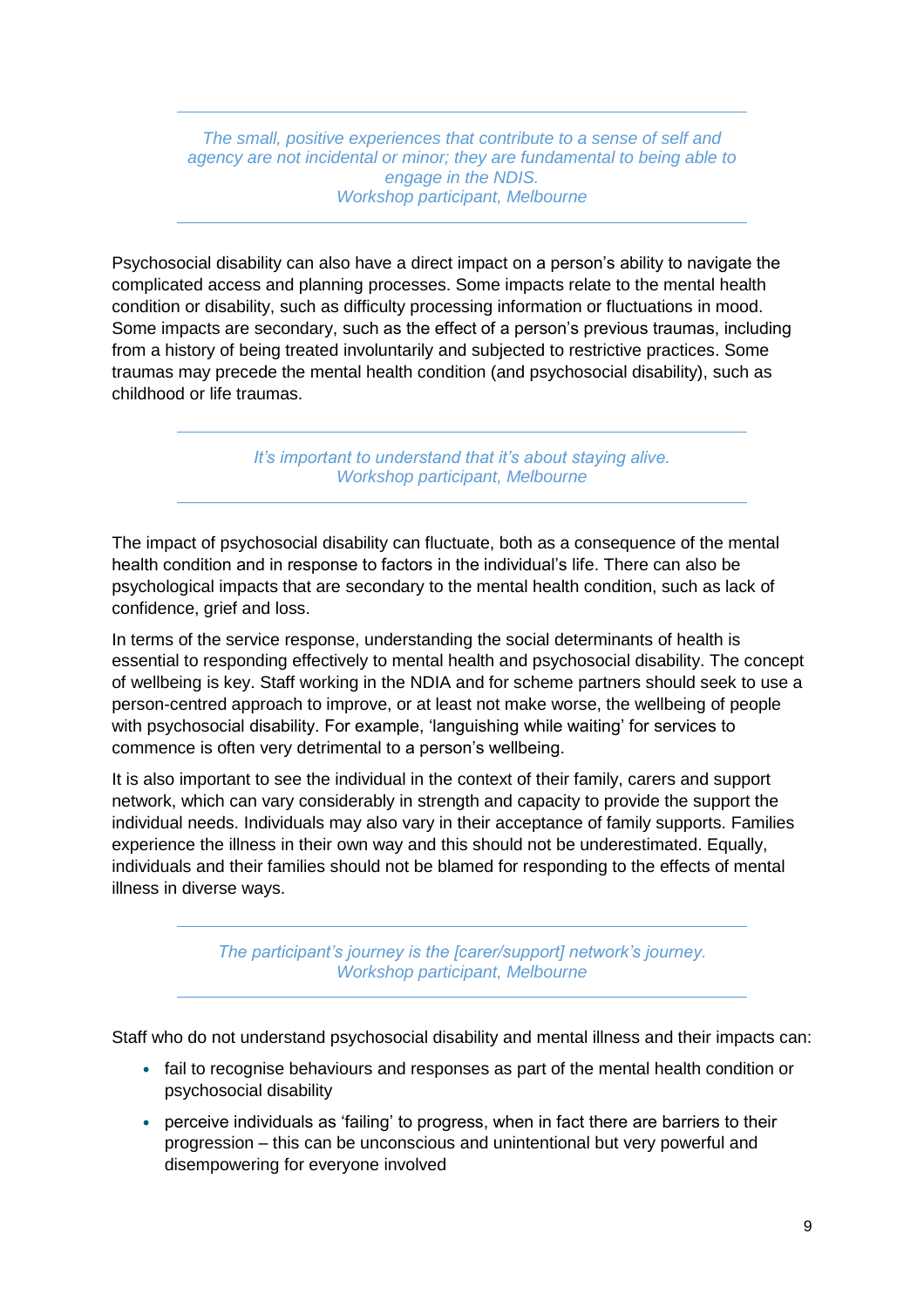- fail to engage in effective problem solving
- due to general misunderstandings about psychosocial disability and mental illness that exist in the broader community, perceive an individual to be 'difficult' or 'challenging' rather than seeking to understand how the psychosocial disability and mental illness impact on and are impacted by a person's existing functioning, informal supports, environment and circumstances
- fail to recognise the primary and secondary impacts of the illness as outlined above.

*High turnover of staff damages [the participant's] experience. Workshop participant, Sydney*

It is therefore crucial that staff have psychosocial disability specific skills, knowledge and experience and that they bring to the task of working with people experiencing psychosocial disability a high degree of sensitivity and empathy.

It is equally important that processes and arrangements allow and ensure the application of these skills at all stages as participants progress through the system.

> *It's not just a difficult or challenging process, the fact is that it's personally and emotionally traumatic. Workshop participant, Sydney*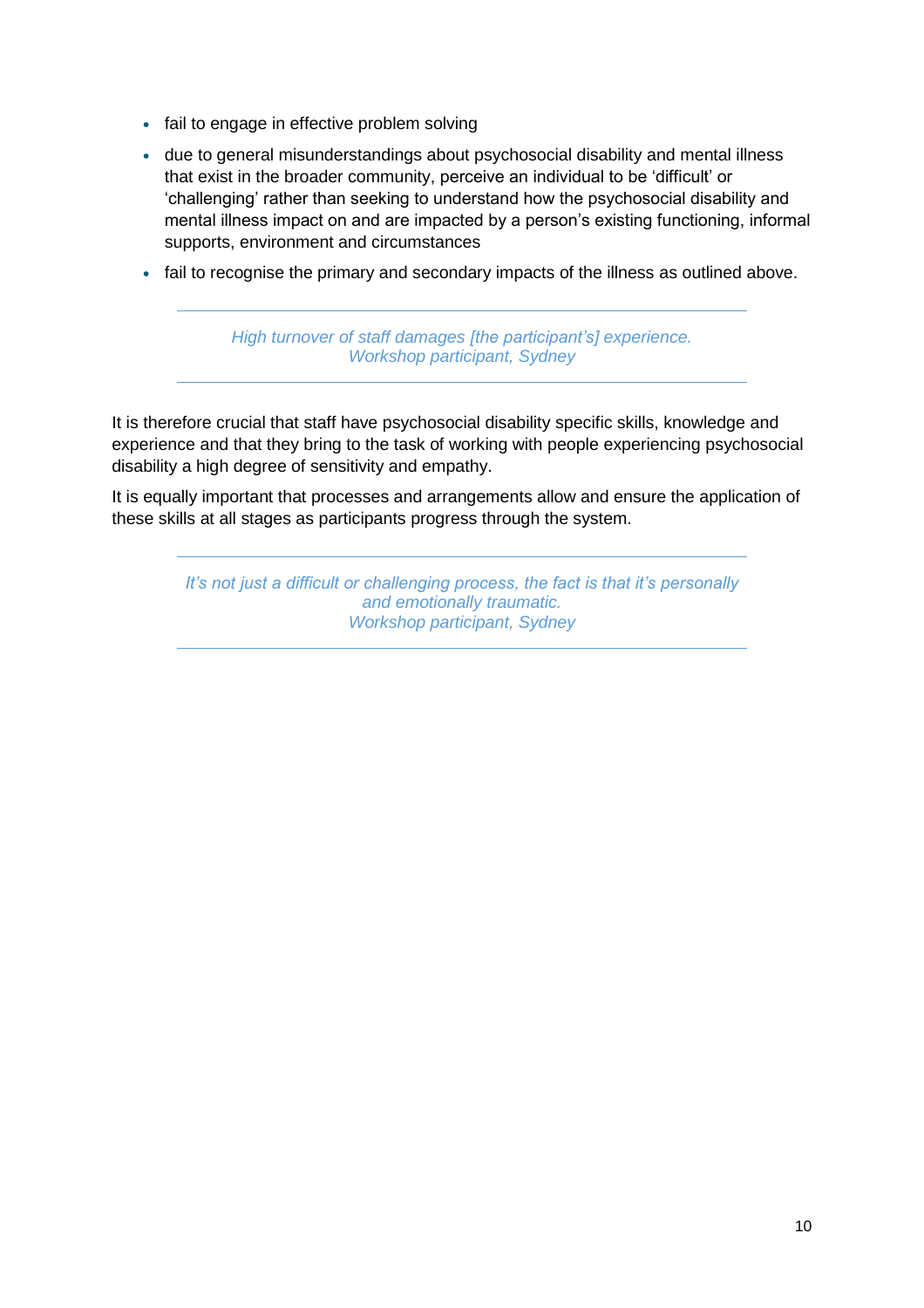## <span id="page-10-0"></span>**3.Elements of a psychosocial disability response**

An individual's experience of the NDIS is a function of the many complex interactions and processes that take place in all three phases of the participant pathway (see

[Figure](#page-10-1) 1):

- Phase  $1 -$  Engaging with the NDIS
- Phase 2 Planning to achieve goals and outcomes
- Phase 3 Achieving goals and outcomes

These stakeholder consultations strongly indicated that the period before the NDIS experience formally begins (which will be referred to in this report as 'Phase 0') is crucial to the success or otherwise of the individual's outcomes.

Taken together, interactions and processes throughout the phases (including Phase 0) constitute the NDIS psychosocial disability response. The effectiveness of that response should be seen first from the perspective of the individual who approaches the scheme and seeks and gains access and becomes a participant (or does not). It should also be analysed from the perspective of carers and providers. The response can then be seen from the perspective of the NDIA, as the Agency responsible for working with the individual to ensure the experience of the scheme is as positive as possible.

| PHASE 1:<br><b>ENGAGING WITH</b><br>THE NDIS                          | Learn about the NDIS'<br>objectives & how it<br>fits within the<br>disability community | 2<br>Decide to proceed to<br>access                    | 3<br>Receive access<br>determination |                                       |
|-----------------------------------------------------------------------|-----------------------------------------------------------------------------------------|--------------------------------------------------------|--------------------------------------|---------------------------------------|
| PHASE 2:<br><b>PLANNING TO</b><br><b>ACHIEVE GOALS</b><br>& OUTCOMES  | 4<br>Understand current<br>supports & prepare for<br>planning                           | 5<br>Create a plan to<br>achieve goals and<br>outcomes | 6<br>Receive approved<br>plan        |                                       |
| PHASE 3:<br><b>ACHIEVING</b><br><b>GOALS &amp;</b><br><b>OUTCOMES</b> | 7<br>Implement and<br>activate plan                                                     | 8<br>Use plan to achieve<br>outcomes                   | 9<br>Get help using plan             | 10<br>Review outcomes and<br>progress |

<span id="page-10-1"></span>

|  | Figure 1: NDIS participant pathway - phases and stages |  |  |
|--|--------------------------------------------------------|--|--|
|--|--------------------------------------------------------|--|--|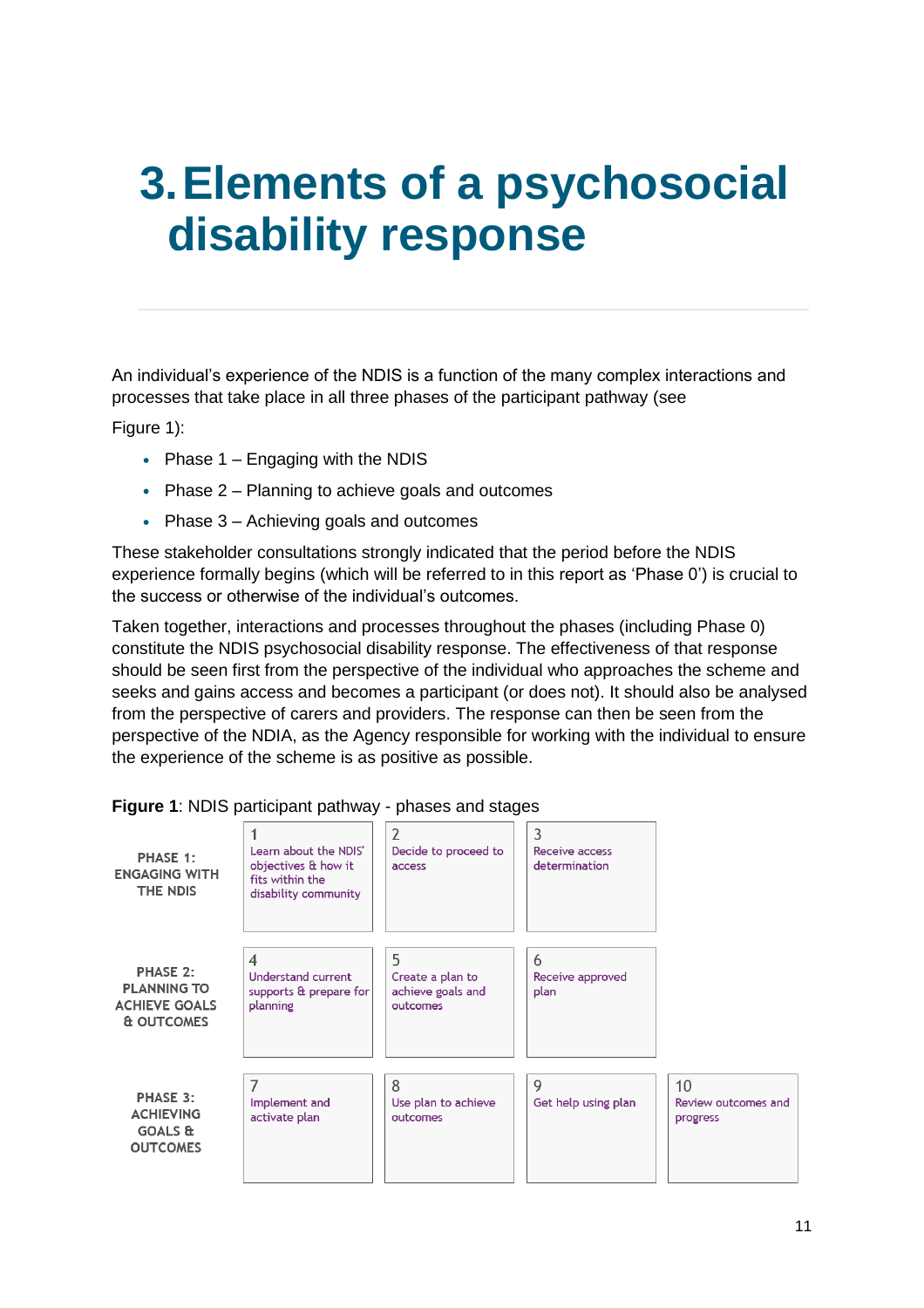*What is the role of mental health assessment instruments in the eligibility or access process? Workshop Participant, Melbourne*

The scheme's responsibility to ensure that people with psychosocial disability have equal opportunity to gain access to this scheme as people with other disabilities is significant and complex. Discrimination in accessibility occurs if the NDIA does not allow for the impact of psychosocial disability and mental illness on an individual's ability to access the scheme.

Extreme ends of the spectrum of responses should be avoided, i.e. a paternalistic 'cotton wool' treatment that denies the individual any real agency, and at the other end a one-sizefits-all, cost-driven service delivery that can cause distress and aggravate participants' mental health issues.

There is also a significant responsibility towards people who do not access the scheme, but who need careful and supported referral to non-NDIS services.

> *The NDIS is not for everyone, we need to consider other support options for these people. Workshop Participant, Melbourne*

For people with severe mental illness, the NDIS psychosocial disability response is not merely a matter of good 'customer service'. The experience of the NDIS, its people and its processes directly affect the individual's wellbeing and mental health status. That experience must make a positive contribution to their efforts to deal with the effects of psychosocial disability, and must not cause a deterioration in their condition.

To achieve this, the individual's NDIS experience should comprise:

- human, face-to-face interactions, where the individual is met 'on their own terms'. wherever possible in locations they feel comfortable, and at a pace they set with processes with minimal stress and according to the needs of their circumstances and condition
- assertive and empathetic listening by assessors and planners who build and sustain rapport
- close involvement of family and carers in meetings and discussions, where agreed with the individual
- active assistance in helping the individual pursue their recovery goals, adjusted to their individual capacity and flexibly applied depending on the fluctuations in their mental health condition
- minimal changes in personnel
- 'warm handovers' (i.e. in person, and with appropriate documentation) between staff and services where required (including for referrals to non-NDIS services and to the Information, Linkages and Capacity Building element of the NDIS, especially for people who do not access the scheme)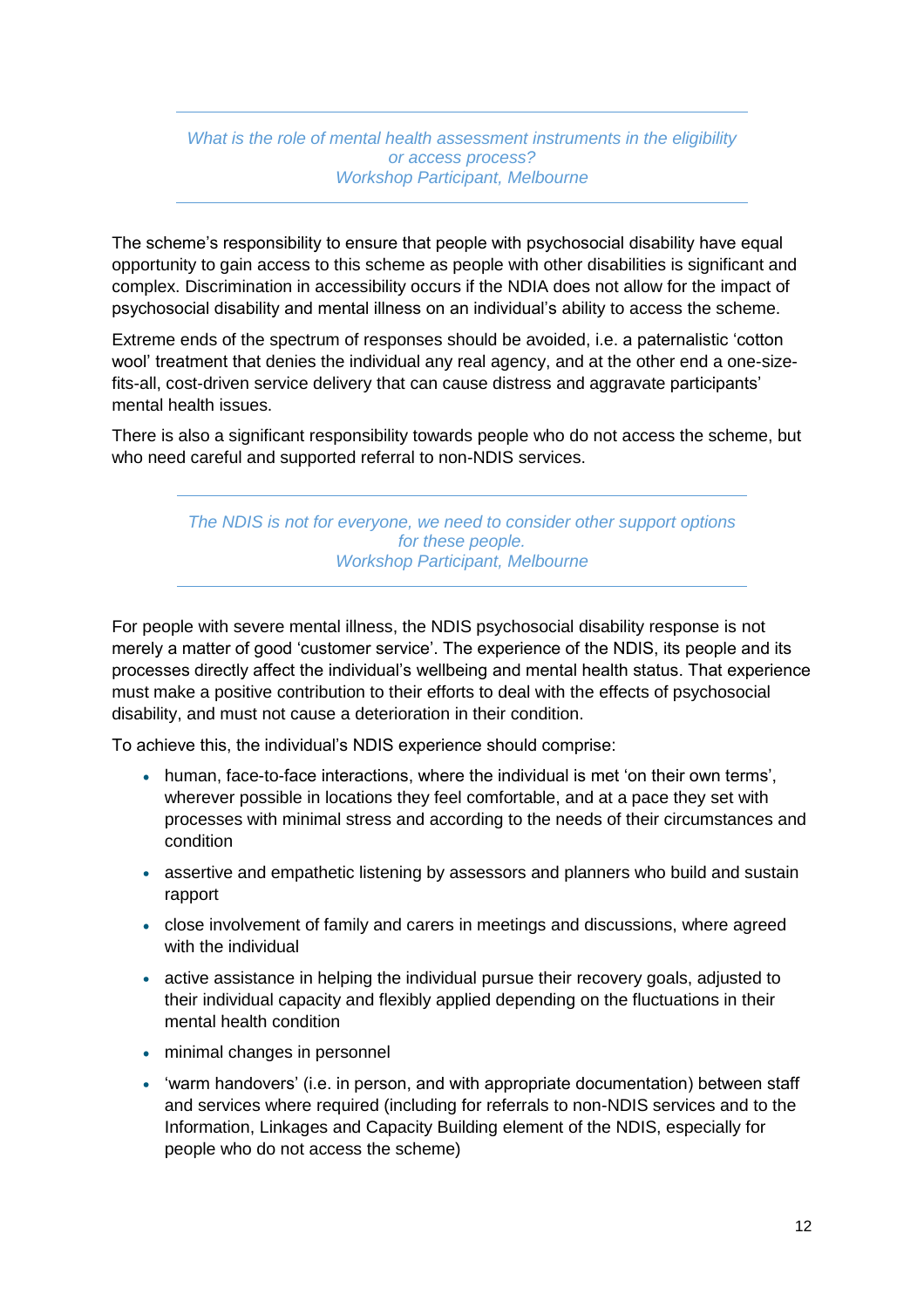- record keeping that minimises the individual needing to repeatedly tell their story (which can risk adding to trauma and distress)
- clear and consistent notification of key process steps ('no surprises')
- documentation that is in clear, plain language
- clear communication of rights and responsibilities, including appeal and review rights
- timeframes that allow the individual adequate time to consider draft or proposed decisions, collect relevant information and evidence, and consult with their family, carers and/or advocates.

In the light of how the NDIS experience can best respond to the needs of individuals experiencing psychosocial disability, the NDIA needs to ensure the scheme has:

- NDIA and partner staff who are:
	- » able to deal sensitively and patiently with people experiencing serious mental health issues, as well as with their families and carers
	- » knowledgeable about the impact of mental illness and psychosocial disability, the recovery model, and about local service providers' capacities and capabilities (including any gaps in supply)
	- » skilled in active listening and guiding constructive conversations
	- » patient, persistent and proactive in maintaining contact and progressing the process
	- » available for face-to-face contact, especially when conducting assessments and planning processes
	- » alert to opportunities to reinforce and contribute to the individual's capabilities and self-confidence
	- » willing and enabled to work with peer workers wherever possible and appropriate

*Planners need the skill to engage no matter who sits in front of them. Capacity to personalise the approach has been wonderful to watch in a lot of cases. Health professionals teleconference participant*

- access and planning forms, documentation and processes that are:
	- » fair, with consistent assessment tools and planning processes (including the use of relevant typical support packages)

*Need a tailored screening tool, the questions are wrong and insulting. Workshop participant, Sydney*

» systematic, with each step made clear to the individual (and their family and/or carer) in advance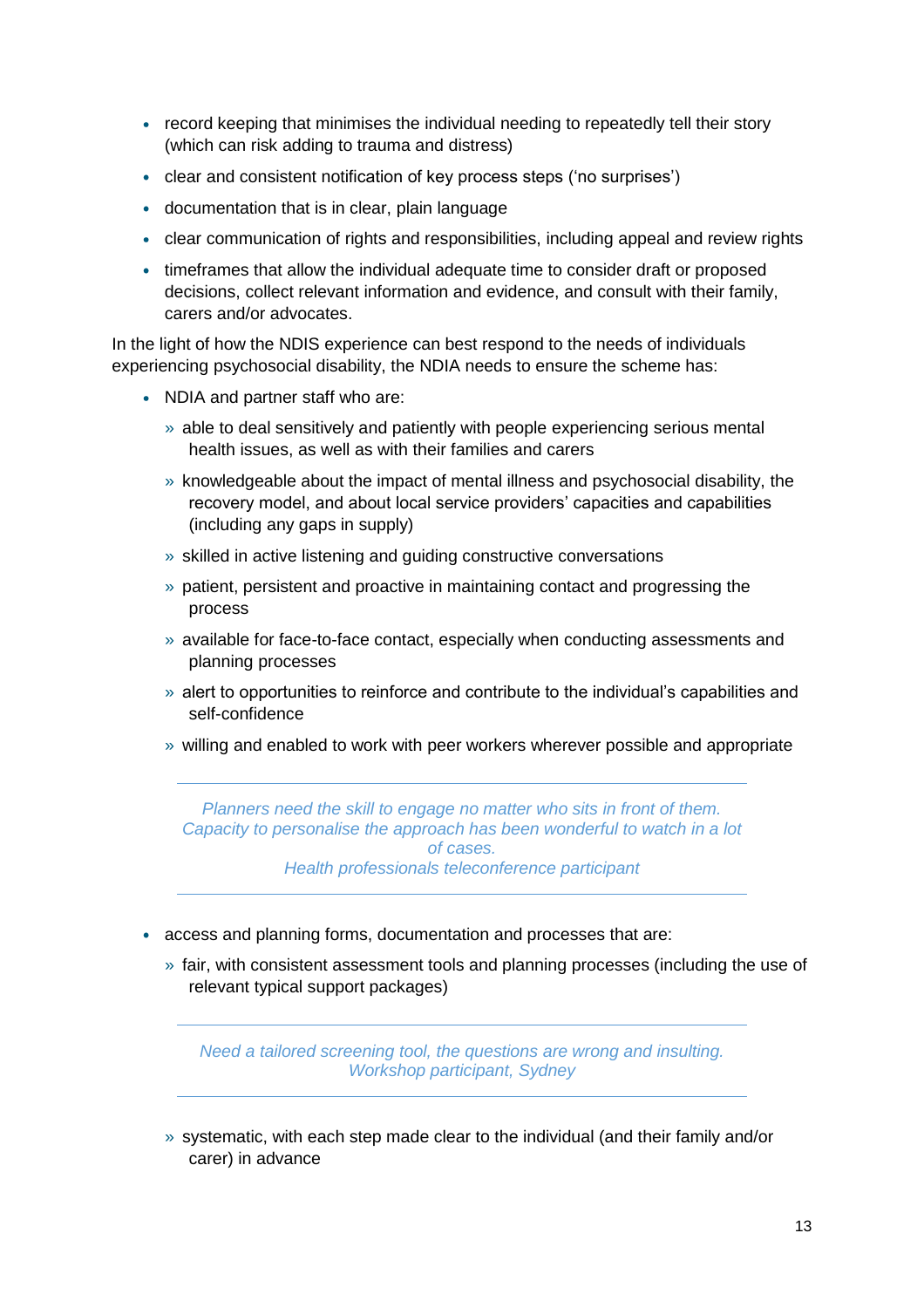» transparent, providing information about processes, documentation, eligibility criteria

> *There's no process to see if people agree on plans. Health professionals teleconference participant*

- » stepped, with opportunities to review and clarify draft or proposed decisions before finalising
- » well documented, with plain language forms and guidance, and assistance for the individual where required

*The language remains brutal "you are ineligible due to this part of the Act". Instead, give a liaison point with a clinician to understand. Health professionals teleconference participant*

- » flexible, with multiple modes for conveying information (e.g. written, oral, online, audio-visual, etc), so as to adapt to the individual's preferred modes for receiving and understanding information
- » co-designed in close consultation with people with lived experience of psychosocial disability, their families and carers.

In effect, these elements (i.e. those from the individual's point of view and those from the NDIA's point of view) constitute the basis for performance or progress measures as the NDIA pursues actions to improve the psychosocial disability pathway.

The key design features of a NDIS psychosocial pathway consist of what happens before someone accesses the NDIS (referred to as 'Phase 0' below) and the design features once someone commences their access journey (outlined above and in the recommendations).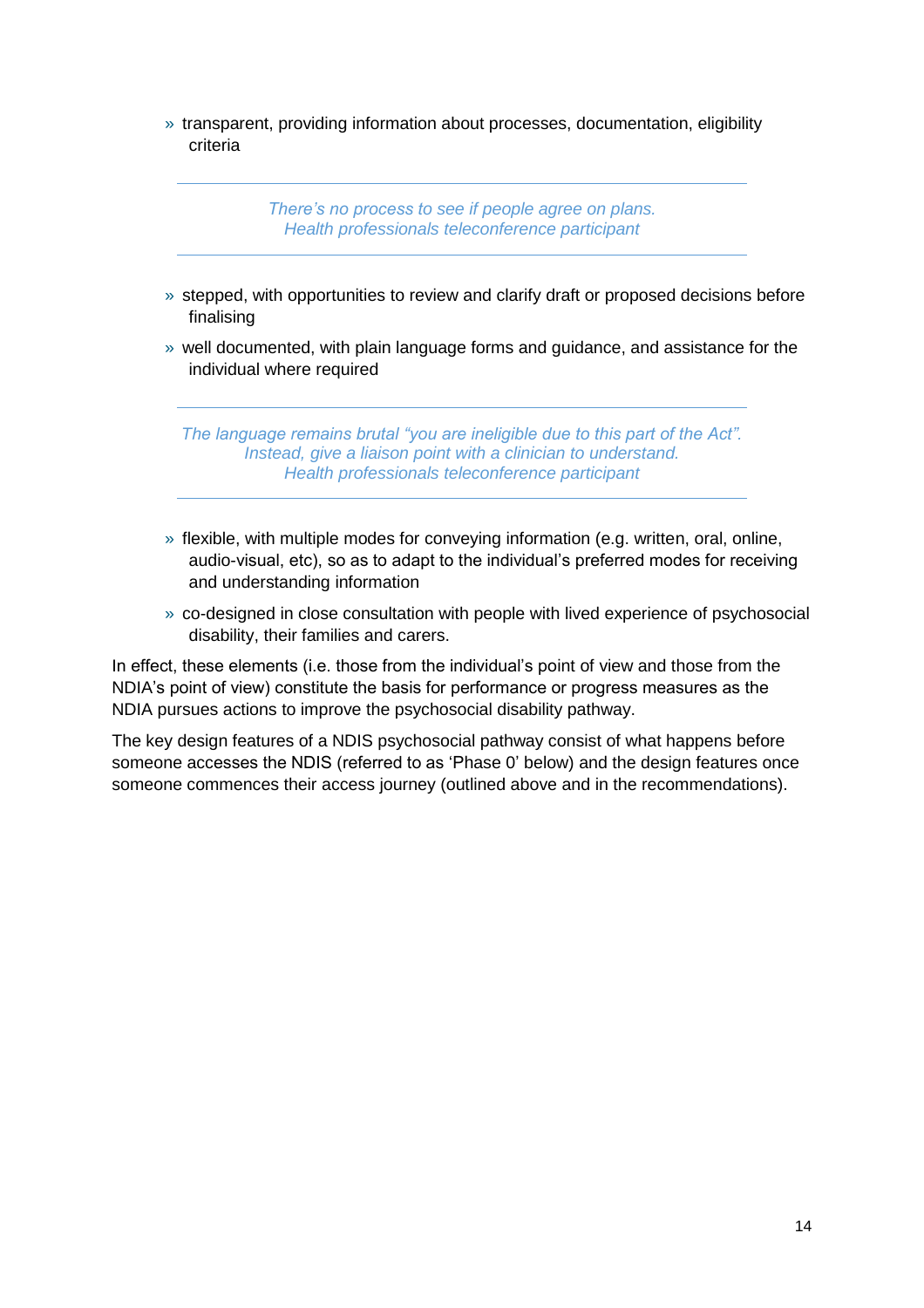## <span id="page-14-0"></span>**4.A psychosocial disability pathway 'Phase 0'**

*New participants of the NDIS don't know where they are going to go. They have complete control of their own destiny, very different to what they were used to. Workshop participant, Melbourne*

A key challenge for the NDIA arising from the psychosocial disability pathway workshops is that what happens in the individual's life before they even consider approaching the NDIS can fundamentally shape their experience of the scheme.<sup>7</sup> As noted above, this 'Phase 0' comes before the NDIA's phases 1, 2 and 3, and it lays the foundations for the success or otherwise of those phases and potentially of the participant's longer term wellbeing.

Getting Phase 0 right will ensure that individuals experiencing psychosocial disability who are likely to benefit from participating in the scheme approach the NDIA. It can also help them to be better prepared for the access and planning processes that can in turn reduce the intensity of effort required on the part of the NDIA and its partners. For example, the potential participant would be more able to obtain and present the evidence needed for access assessment.

A well-executed Phase 0 approach would also make it less likely for individuals who are not eligible for the scheme to seek access. Supported referrals could be provided to services that better meet these individuals' needs. This could help to reduce the risk of the individual's disability deteriorating to the point where they become eligible for an NDIS package at a later date.

The Phase 0 experience would also provide an opportunity to include and respond to carers and family in a more assertive and sustained manner.

### <span id="page-14-1"></span>**Who is the 'Phase 0' response for?**

 $\overline{a}$ 

There are three main cohorts of people with psychosocial disability who will engage with the NDIS access process:

people receiving supports through transitioning programs

 $7$  See 'Designing operational reforms at a time of uncertainty' below for a discussion of the strategic challenges arising from 'Phase 0' and mainstream service gaps.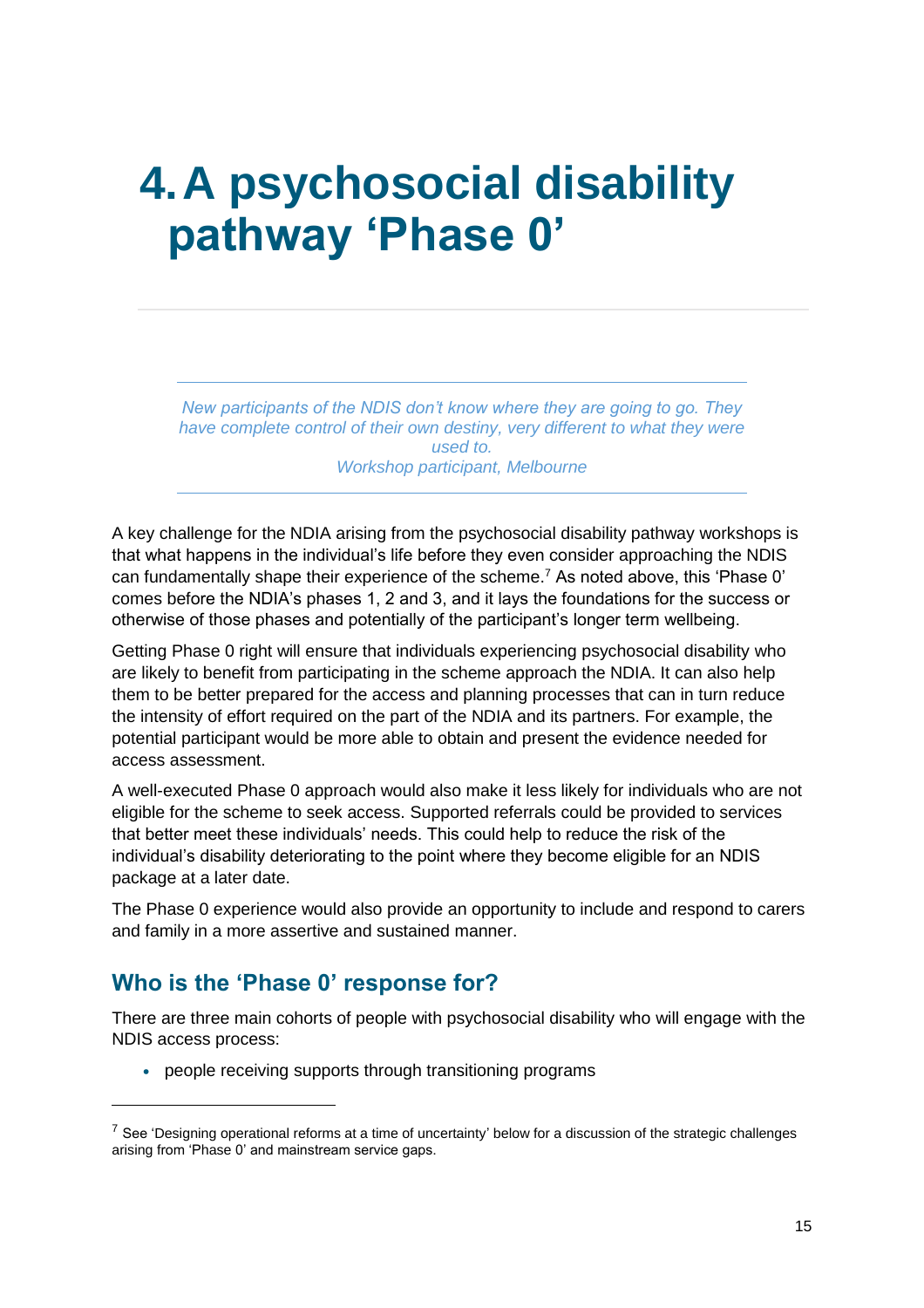- people not currently receiving supports through any programs
- people who, in future, would have qualified for a transitioning program, but for who such programs will no longer exist. In these cases transitioning programs will no longer exist to provide access support.

Mental Health Australia understands that organisations delivering Commonwealth transitioning programmes (Partners in Recovery, Personal Helpers and Mentors and Day to Day Living) have a contractual obligation to support their existing clients to access the NDIS. However, there is no formal access support for people who are not receiving any psychosocial support services to access the NDIS. While NDIS Local Area Coordinators have responsibility to support people with psychosocial disability to engage with the NDIS, that assistance often falls far short of the 20 hours one on one support, which community mental health organisations advise it takes to assist someone through the NDIS access and planning process. In addition, those who are unconnected to services may not find out about the NDIS unless assertive outreach is in place to actively engage them. Workshop participants said that Phase 0 activities are essential to helping people with psychosocial disability to engage with the scheme.

### <span id="page-15-0"></span>**The Phase 0 response**

*[Need] Time, trust, belief in me and hanging in there when things go wrong, because they DO and WILL. Workshop participant, Sydney*

In the broadest terms the Phase 0 response requires:

- assertive outreach
- personalised NDIS engagement support
- resources for the community.

The skills, experience and knowledge required to deliver the majority of these services already rest within the community mental health sector and in some instances with the NDIA or its partners.

*Get pre-engagement right by empowering the specialist community mental health sector to the greatest possible. This will in turn flow through to a better experience with access and planning, which will lead to better participant outcomes. Workshop participant, Sydney*

### <span id="page-15-1"></span>**Assertive Outreach**

This Phase 0 service would include people with psychosocial disability specific skills, knowledge and experience undertaking the following tasks:

mapping places where people with psychosocial disability who would normally be considered 'hard-to-reach' are likely to be in their local area.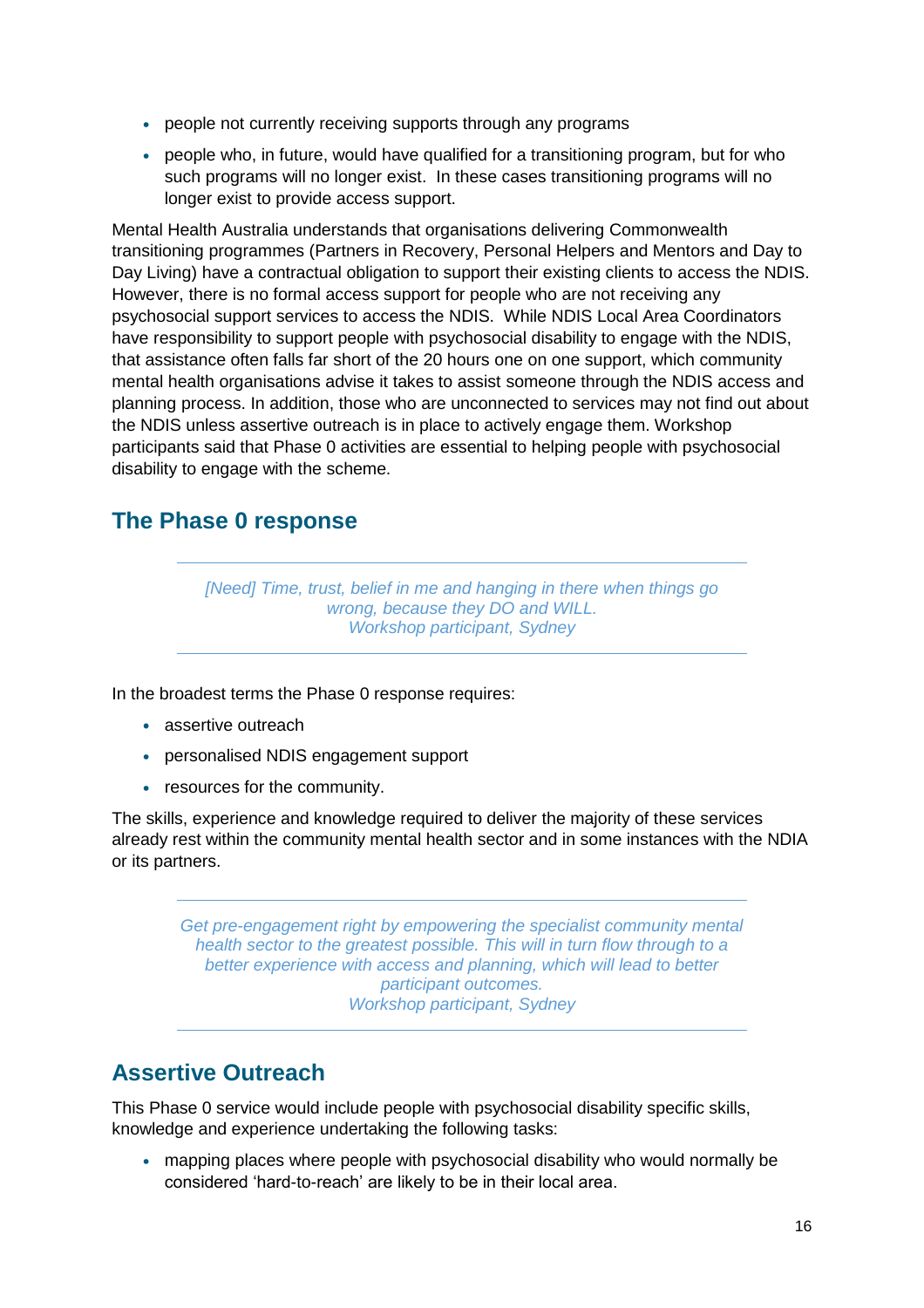- conducting site visits to these places to engage with people with psychosocial disability, carers and service providers in locations where they feel comfortable and discuss what the NDIS has to offer for them.
- working with local community and public mental health services (including mental health facilities, hospitals, GPs, community services, etc.) to upskill them in identifying and providing information and advice about the NDIS to people experiencing psychosocial disability.
- providing a "warm referral" to the personalised support service outlined below for those who indicate they are interested in applying for NDIS access.

### <span id="page-16-0"></span>**Personalised NDIS engagement support**

*Quality [of plans] ranges from fantastic to appalling. [The] factor that determines the quality is the person who advocates for the person with a disability. An informed parent, a professional, or someone who can draw up a plan you're more likely to get a good plan. Health professionals teleconference participant*

This Phase 0 service would include people with specific skills, knowledge and experience with psychosocial disability undertaking the following tasks:

- assisting the potential NDIS participant to understand the NDIS
- providing consistent guidance and capacity building support to the potential NDIS participant throughout the NDIS access and planning process
- conducting safe, trauma informed conversations with the potential NDIS participant at critical transition points in their NDIS journey (e.g. receiving an access determination and receiving their plan)
- assisting the (now) NDIS participant to activate their plan through either providing a warm handover to a support coordinator or if no support coordination is funded through the plan, assisting the NDIS participant to find suitable service providers and enter into service agreements
- where someone is found to be ineligible or chooses not to engage with the NDIS, assisting the person to access non-NDIS services as appropriate
- identifying individual and local barriers for people with psychosocial disability accessing the scheme and proactively managing change to remove the barriers.

The assertive outreach and personalised NDIS engagement support functions are modelled on the Partners in Recovery Support (PIR) Facilitator role, which is recognised as very effective for this high need, hard to reach cohort and was consistently mentioned by stakeholders as a model for best practice and delivering strong outcomes for individuals navigating the service system (see Attachment A).

The intended participants in the assertive outreach and personalised support functions is shown in Figure 2 below.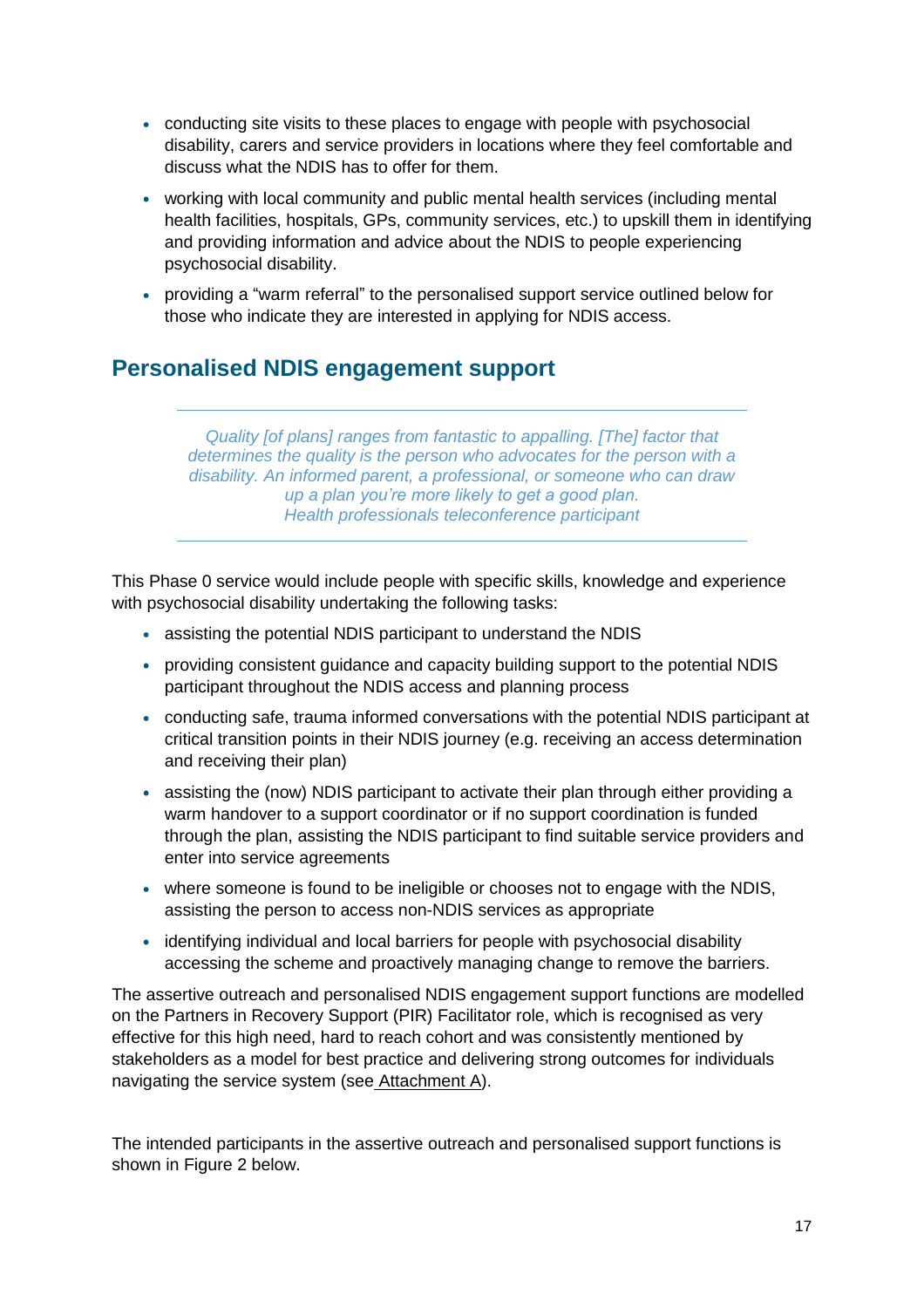#### **Figure 2**



### <span id="page-17-0"></span>**Resources for the community**

Workshop participants also advised that community-wide resources would be useful. However, they stressed that people with psychosocial disability can have difficulty accessing web based resources for a number of reasons, emphasising the importance of one-on-one personalised NDIS engagement support and assertive outreach.

The NDIA could undertake to:

- provide resources targeted specifically at general practitioners and health and mental health professionals to explain their role in the NDIS access and planning processes and provide detailed information about how to support people with psychosocial disability to access the scheme (including through referrals to the above-mentioned personalised NDIS engagement support).
- provide online supports and referrals for individuals, their families and carers, to be available for those who prefer using such technologies and pathways, including information about local NDIS and non-NDIS services that can assist with face-to-face follow-up. Workshop participants mentioned the reimagine website (www.reimagine.today) as a useful resource.
- deliver substantive information about the NDIS and its role in relation to people experiencing mental health issues and psychosocial disability, to the community in general through mainstream services using multiple platforms (e.g. mainstream media, social media, printed materials, information sessions, etc.) including its links and relationships with non-NDIS services and programs.

The assertive outreach and Personalised NDIS Engagement support functions offer benefits to the operation of the NDIS and also work to resolve some of the issues related to the fractured nature of the mental health system as a whole.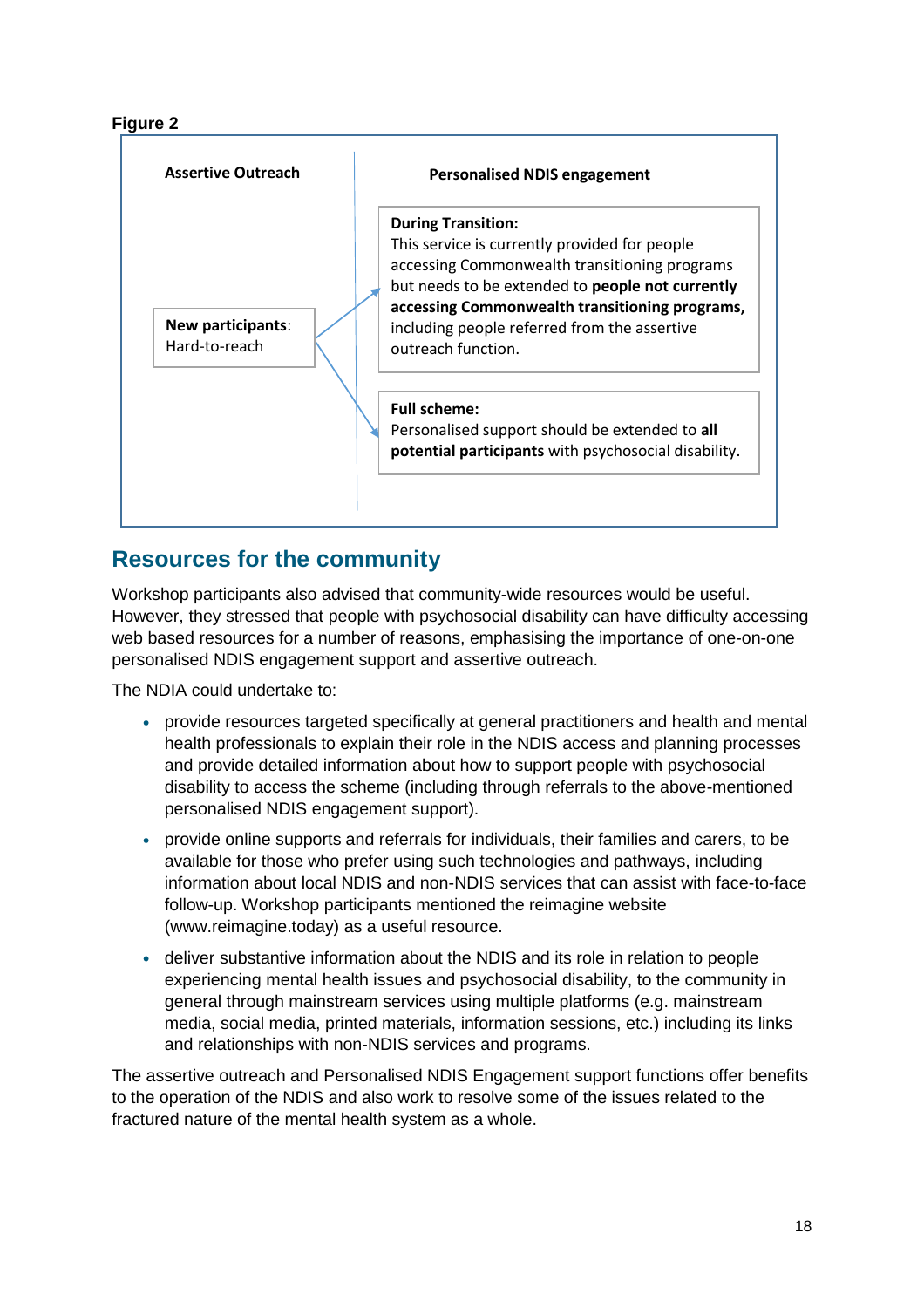## <span id="page-18-0"></span>**5.Key success factors for the psychosocial disability pathway**

There are several factors that will be key to the success of any reforms the NDIA puts in place to improve the scheme's psychosocial disability pathway.

### <span id="page-18-1"></span>**Building psychosocial disability staff competencies within the NDIA and its partners**

An overriding theme of stakeholder feedback pointed to a lack of psychosocial disability specific skills, knowledge and experience held by NDIA and partner staff. The NDIA should therefore work to increase the psychosocial disability specific skills, knowledge and experience of NDIA and partner staff who work with people with psychosocial disability.

> *Employ more peer workers and staff that understand what people have been going through. Walk in people's shoes. Workshop participant, Sydney*

The aim should be that staff who deal with people experiencing psychosocial disability are able to relate to participants, their families and carers with empathy, compassion and patience, applying with energy and skill their knowledge and expertise about mental illness, psychosocial disability and the recovery model. These specialist front line staff should form a community of practice both among themselves and with other skilled and knowledgeable service providers in the mental health system. They should be supported by practice leaders who can provide professional supervision. They should be recognised for their specialised skill and knowledge, and they should be provided with appropriate administrative supports, decision-making procedures and reporting arrangements that recognise, support and reward working effectively with people experiencing psychosocial disability. This means having monitoring and reporting arrangements that emphasise the quality of interactions and the effectiveness of outcomes, rather than throughput and the number of applicants or participants dealt with or 'processed'.

The people in these roles would provide 'front line' services (e.g. interviewing and developing a plan) that form the foundation of a service relationship through which the NDIA starts the process of building trust and confidence. However, NDIA and partner staff are not covered under the NDIS Practice Standards or the National Standards for Mental Health Services 2010, nor are they necessarily covered by standards of particular professions, for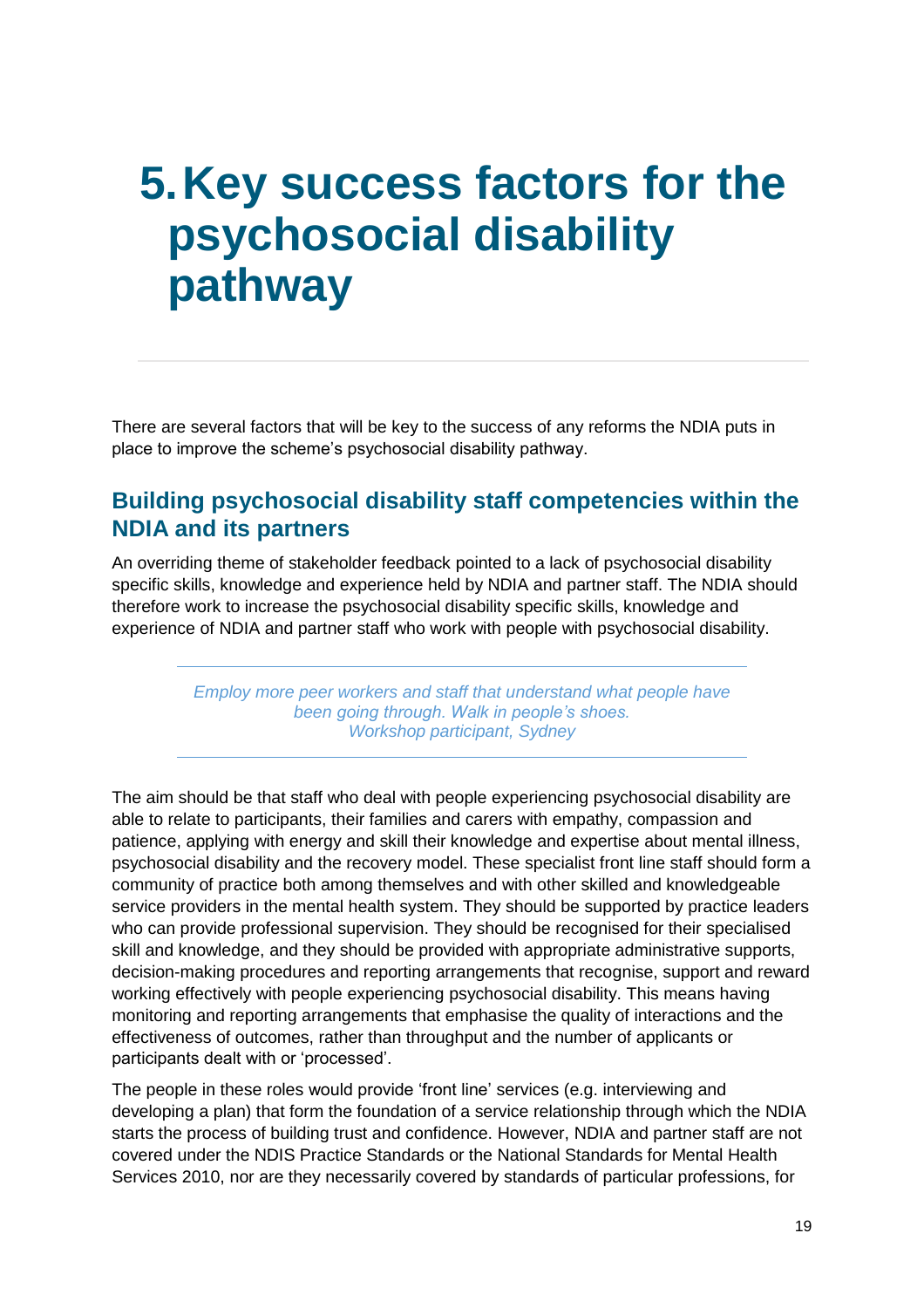example the Australian Association of Social Workers Practice Standards for Mental Health Social Workers 2014. It is even more important therefore that NDIA and partner staff have the pre-requisite competencies to ensure both quality service provision and, at a minimum, do no harm to people with psychosocial disability. This is an issue, which should be considered by the NDIS Quality and Safeguards Commission once established.

As a point of reference, Mental Health Victoria (formally Psychiatric Disability Services of Victoria) and the Mental Health Coordinating Council of NSW (MHCC) have both offered training to NDIA and partner staff to increase their understanding of psychosocial disability and the recovery oriented approach. This is useful and necessary, but not sufficient.

Mental Health Australia suggests the NDIA urgently commences the development of an aspirational psychosocial disability competency framework to develop the skills, knowledge and experience of NDIS Local Area Coordinators, assessors and planners who work with people with psychosocial disability. The NDIA should co-design this framework with Mental Health Victoria and the MHCC and mental health professional bodies, which hold the expertise on development of mental health competencies. Carers have also produced some guidance material to support their engagement in service support processes and this material should be considered in development of a competency framework<sup>8</sup>. It should be noted here that competencies specifically related to psychosocial disability do not exist, however, the NDIA may wish to draw on Mental Health Victoria and MHCC's expertise to identify which core competency units included in the Mental Health Certificate IV and the Mental Health Peer Work Certificate IV are most relevant to the roles of NDIS Local Area Coordinators, assessors and planners.

Training offered to date by both Mental Health Victoria and MHCC to support NDIA and partner staff to understand psychosocial disability will assist but more is needed to build the level of competency required. The type of work being undertaken by NDIA and partner staff also necessitates:

- detailed knowledge about psychosocial disability, including understanding the complex interaction between the disability, co-existing conditions and environmental factors and a recovery oriented approach
- skills in implementing trauma-informed care and a recovery oriented approach
- the personal attributes and aptitude to be able to embed these into practice.

These three factors should be underpinned by values and attributes aligned to the delivery of recovery oriented practice. It will also be critical to develop appropriate indicators of success in this area of work that supports and encourages effective work practices. There will be medium to longer term outcomes that should be measureable, such as fewer appeals and higher satisfaction among this cohort of scheme participants. Shorter term indicators might be positive feedback from participants, family, carers and clinicians.

 $\overline{a}$ 

<sup>&</sup>lt;sup>8</sup> For example see: A practical guide for working with carers of people with mental illness, March 2016, Mind Australia, Helping Minds, Private Mental Health Consumer Carer Network (Australia), Mental Health Carers Arafmi Australia and Mental Health Australia.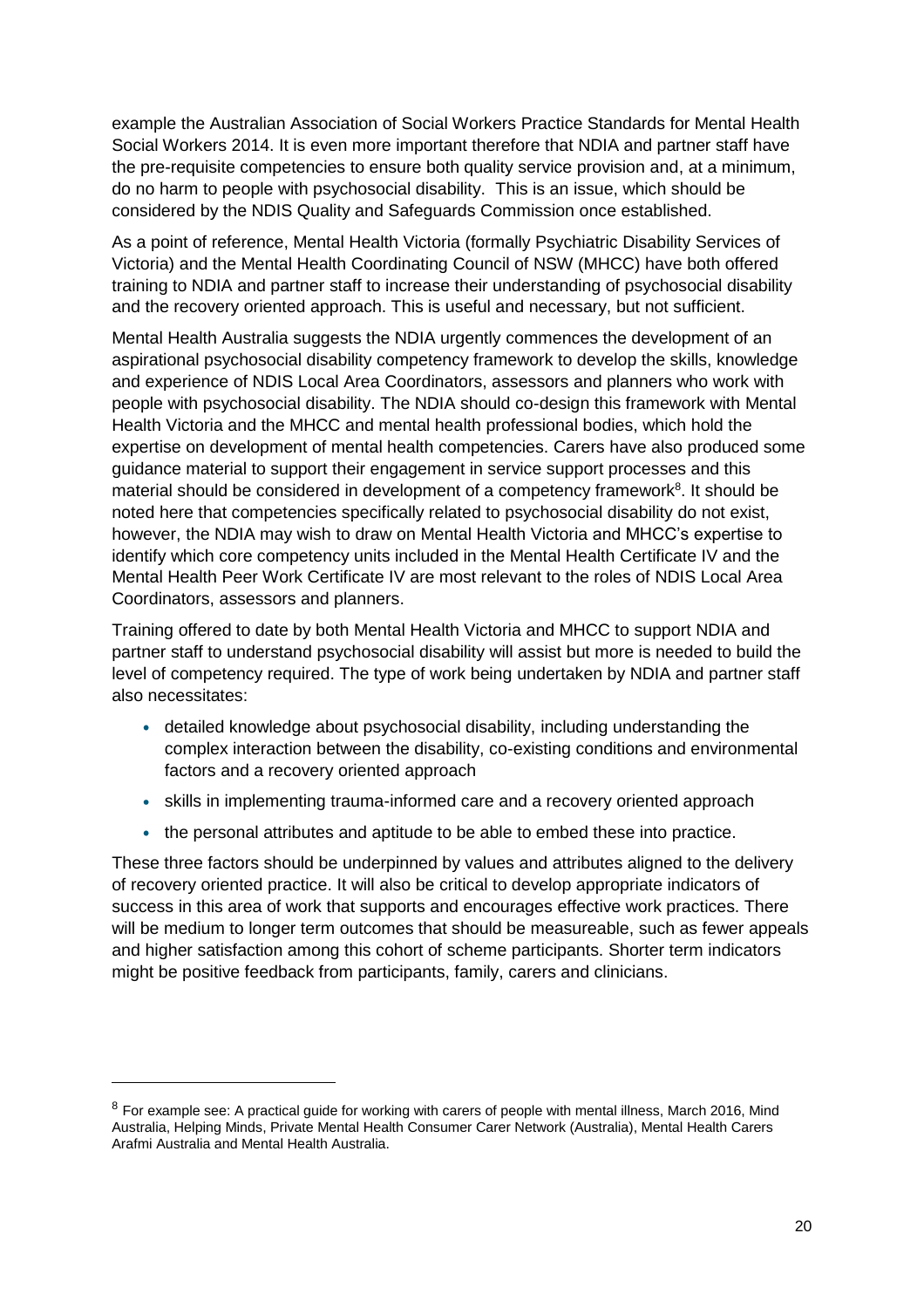### *Rationale for building psychosocial disability specific staff competency*

Feedback from workshop participants indicated some NDIA and partner staff did not appear to understand:

- the impact of psychosocial disability on a person's social and emotional functioning
- the impact of psychosocial disability on a participant's ability to navigate NDIS processes
- the interaction between psychosocial disability and other types of functional impairment
- the types of supports best suited to people with psychosocial disability.

At best, according to participants and carers consulted, this can result in difficulty in navigating the process and plans that did not meet the participant's needs. At worst, this can result in deterioration of a participant's disability or mental health condition either through poorly managed interactions with the participant or the removal of critical services.

> *Process of access can have a detrimental impact. Workshop participant, Sydney*

Clinicians reported similar concerns, and in some instances noted among NDIA staff and Local Area Coordinators a lack of knowledge and about psychosocial disability and a lack of respect for or understanding of clinical expertise hampering access and planning processes. These issues are considered in more detail in ['The role of health professionals'](#page-22-1) below.

### <span id="page-20-0"></span>**Redefining typical support packages**

NDIS participants, carers and service providers provided much commentary on the balance (or rather imbalance) between core and capacity building support items in plans for people with psychosocial disability. With core items largely predominating especially in certain regions, stakeholders reported that there was a large gap between the potential for the scheme to invest in people's ability to participate socially and economically and the current reality for many participants.

> *Plans [are] skewed towards care support and little capacity building support. Workshop participant, Melbourne*

For their part, providers are keen to deliver capacity building support but report being hamstrung by plans which do not match the needs of participants. Often these needs only become apparent after working with a participant for some time (the simplistic or mechanistic application of goal-based planning was broadly seen as unhelpful and often counterproductive), although there are not always the right kinds of investments at the capacity building level, including support coordination, to allow this to happen. Many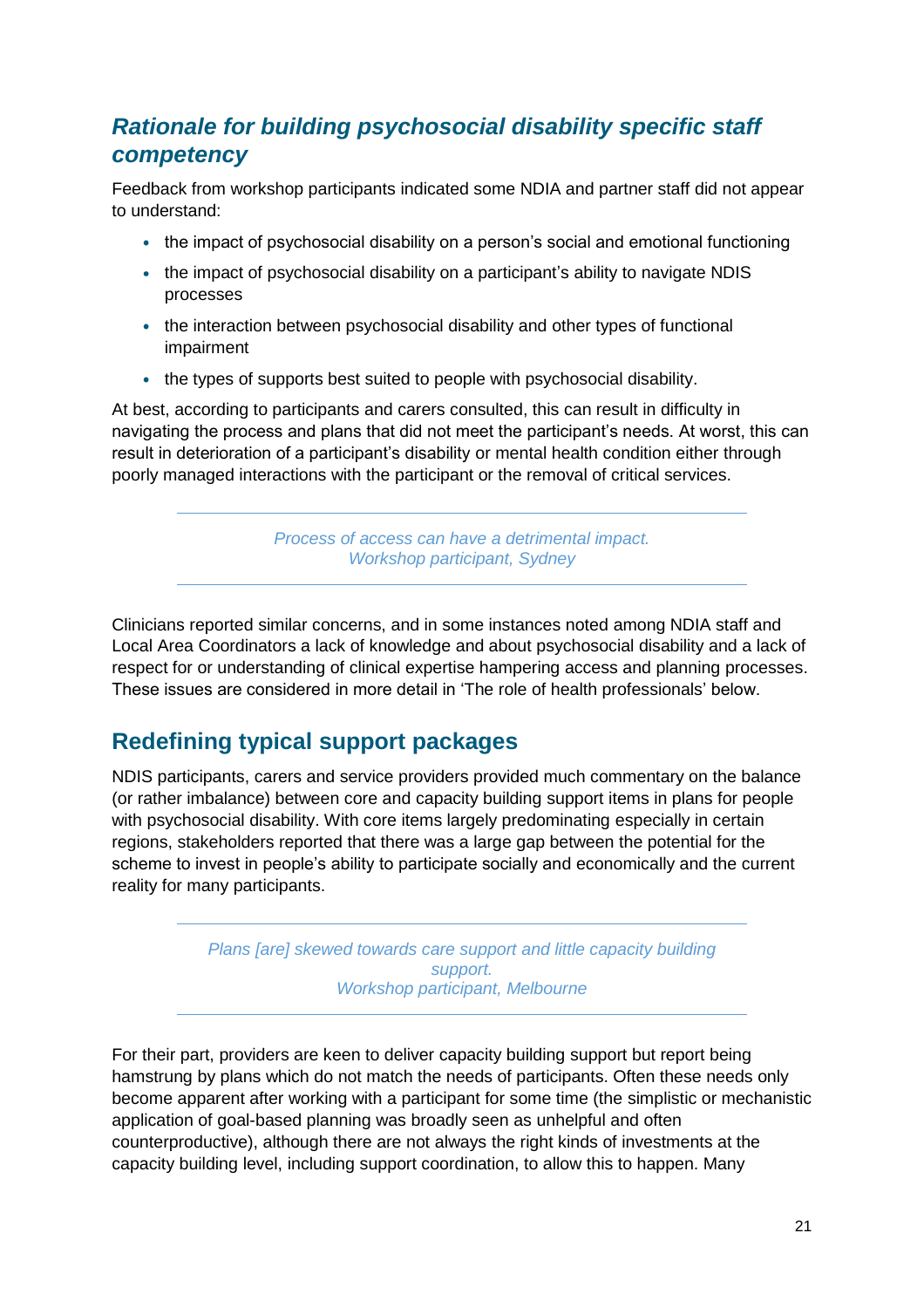stakeholders regarded getting a good plan as something of a 'lottery', depending on which planner in which location a participant happened to be allocated to.

To some extent, solutions to these problems can be seen to be national and systematic:

- improvement of the competencies of NDIA planners,
- tightening up expert oversight over the plans that people with psychosocial disability receive, and
- providing a greater level of information and support (including peer support) for people with psychosocial disability at the pre-planning stage.

These all remain valid ambitions and need to be pursued, however, improvements in these areas will not have the impact required to improve plans for people with psychosocial disability without action to improve typical support packages for this group of people.

Workshop participants provided a loud and clear message about several support items they feel would support people with psychosocial disability.

> *Mental health issues are cyclical, plans must include 'built in' flexibility. Workshop participant, Sydney*

*Carer activities /respite not available if participant has a plan. Workshop participant, Melbourne*

*Support coordination should be an automatic plan item. Workshop participant, Sydney*

Accordingly, Mental Health Australia recommends that certain support types should be discussed in every planning conversation with NDIS participants with psychosocial disability, including:

- » support coordination
- » capacity building
- » carer support and respite
- » provision for urgent and unplanned needs, due to episodes of illness and disability.

Mental Health Australia is currently managing a project on behalf of eight large national providers of psychosocial support through the NDIS to develop alternative typical support packages. The project is also supported by the National Mental Health Commission. The objectives of this program of work are to:

- reorient the planning of supports for NDIS participants with psychosocial disability away from a welfare-oriented model and towards an investment-driven approach
- describe additional supports not currently in the NDIS Price Guide, and appropriately price these and any other supports already in the Price Guide but not already appropriately priced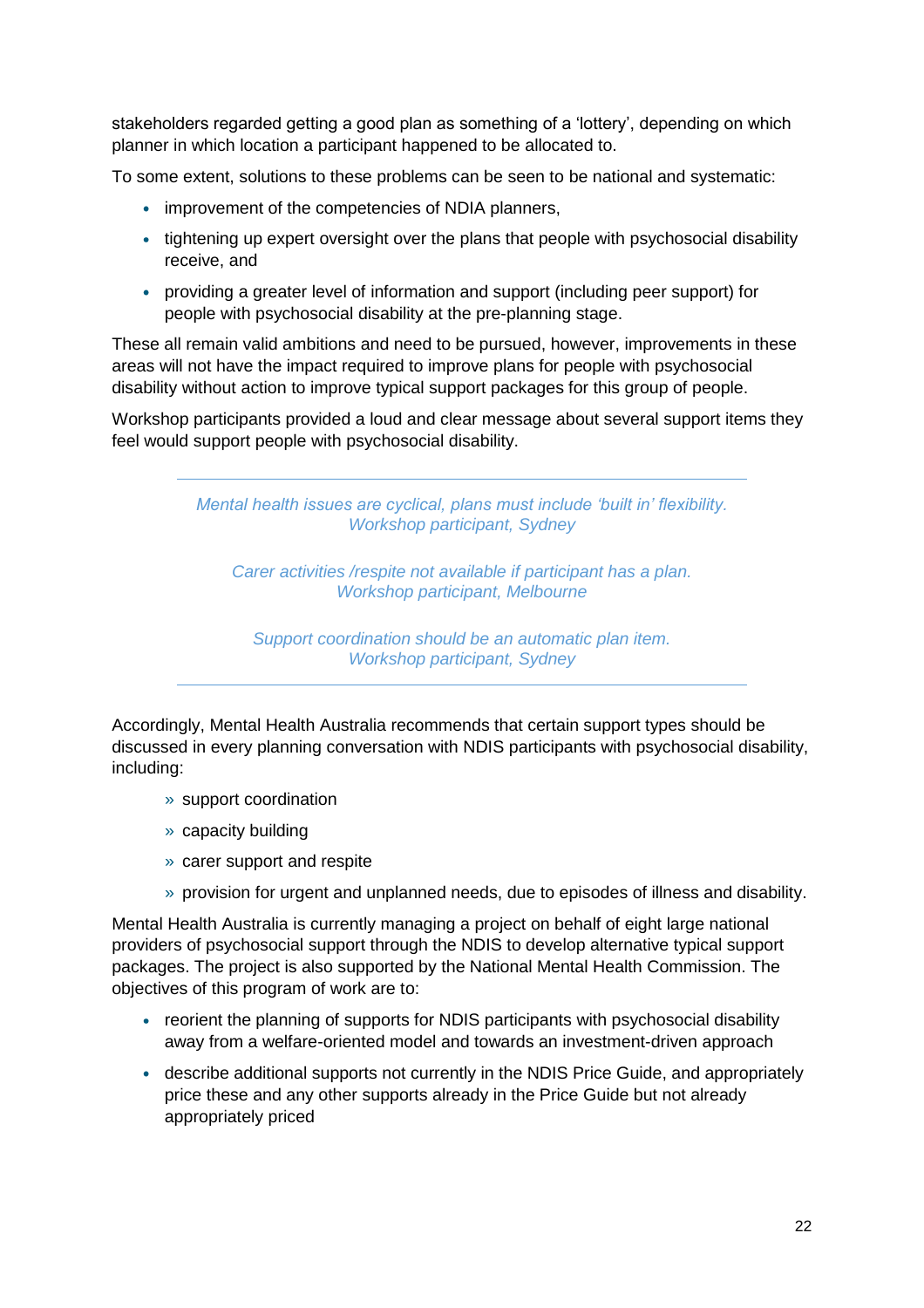• produce one or more alternative typical support packages, with strong links to outcome-based evidence where possible, for the Scheme Actuary to integrate into the NDIA's reference packages for participants with psychosocial disability.

Mental Health Australia will be working with consumers, carers and other experts through a Delphi process to refine a set of alternative typical support packages. The starting point will be existing evidence, including empirical service use and outcomes data held by providers.

Mental Health Australia is keen to work with the NDIA to optimise this important opportunity for partnership. The potential outcomes for participants would include:

- NDIS plans that can be implemented in ways which are consistent with individual needs much more effectively than at present
- access to more intensive NDIS-funded support, based on a person-centred approach, particularly in the first one to three years of a plan
- greater capability to participate in the community in the medium to long term, and even to exit the NDIS either temporarily or permanently, as a result of the supports received through the NDIS.

For governments and the community, the potential outcomes would include:

- more effective and efficient use of taxpayer investments in disability support services, especially from a lifetime perspective
- much lower utilisation of NDIS-funded services that participants don't value
- the ability to refine and test a new, evidence-based and expert-informed approach with near to real-time data as the scheme matures
- greater economic participation and less reliance on welfare by this cohort in the medium to long term as a result of investment-driven NDIS-funded support
- increased ability for the NDIA to redirect investment within its \$22 billion envelope in the interests of people with psychosocial disability (e.g. filling data gaps, assertive outreach, reduction in both stigma and discrimination).

### <span id="page-22-1"></span><span id="page-22-0"></span>**The role of health professionals**

Health professionals consulted by Mental Health Australia identified many of the same issues with pre-access, access, pre-planning, planning and reviews that were identified in the face-to-face workshops, but from the perspective of the clinical impact on consumers. Most notably, they all reflected that for people with psychosocial disability:

- the NDIA engagement does not accommodate their disability
- the NDIA lacks a recovery-oriented and strengths-based approach, instead focussing on core supports, which generates long term dependence (and costs) on the NDIS
- when mismanaged, NDIS processes can undermine wellbeing rather than promote recovery.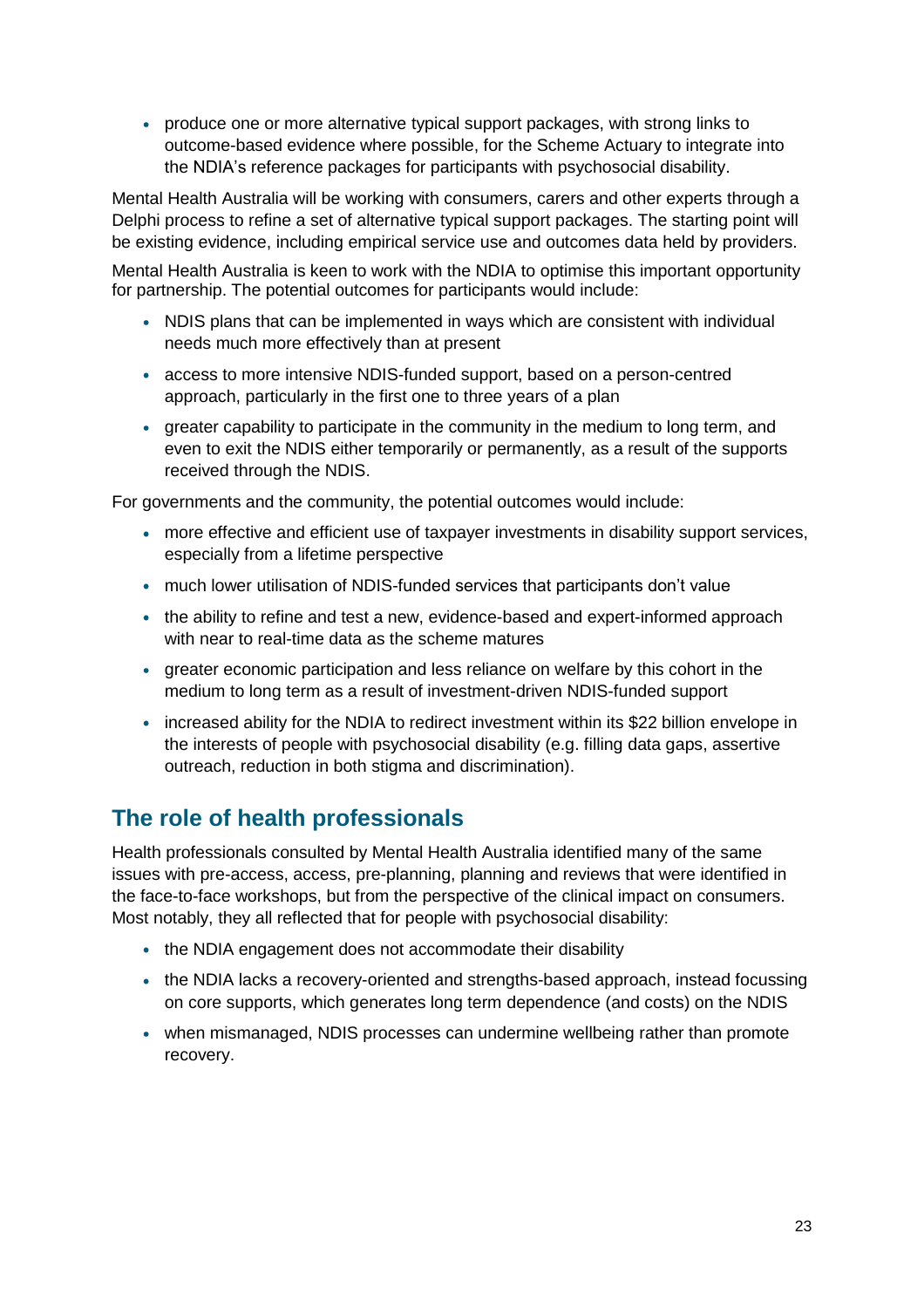*One of the NDIS people was too clinical and made things confronting and used big words. So, the client said she wasn't going to bother with this and didn't want to go through this again.*

*Health professionals teleconference participant*

Many health professionals' interactions with the NDIS occur at the access stage, although clinicians would prefer a much stronger care partnership beyond that point.

Health professionals can make an important contribution to the success of the NDIS, as advocates for consumers and as clinical experts to maximise the benefits the NDIS offers people with psychosocial disability. In fulfilling their duty of care to consumers, health professionals have sought to understand the eligibility requirements of the NDIS and how their clinical expertise can inform consumers' access and subsequent packages.

> *We need to recognise that for NDIS to run efficiently, there needs to be an investment in educating about the NDIS. GPs come in contact with participants throughout their lives. Health professionals teleconference participant*

> *GPs need to be briefed on how to provide evidence for consumers of psychosocial nature. Open source information, localised capacity building is needed. Workshop participant, Sydney*

Instead, their interaction with the NDIA has been one way. Health professionals have experienced:

- inconsistent information and advice about the eligibility criteria for people with psychosocial disability
- a disregard for their professional responsibility to participants
- questioning of their motives in advocating for participants.

Health professionals' engagement with the NDIS could be improved by:

- helping them to understand the NDIS, providing consistent advice and a local NDIA contact
- recognising that health professionals' reports can support the planning process, including informing the recovery goals of participants and the supports needed to achieve those goals
- providing feedback to clinicians about how well their reports supported the NDIA to make an access decision and undertake pre-planning
- working with health professionals to personalise the approach for individuals, and to amend plans (without review) when the participant's situation changes.

The health professionals consulted through this process had (almost by definition) a strong interest in the NDIS and its future success. However, they emphasised that many of their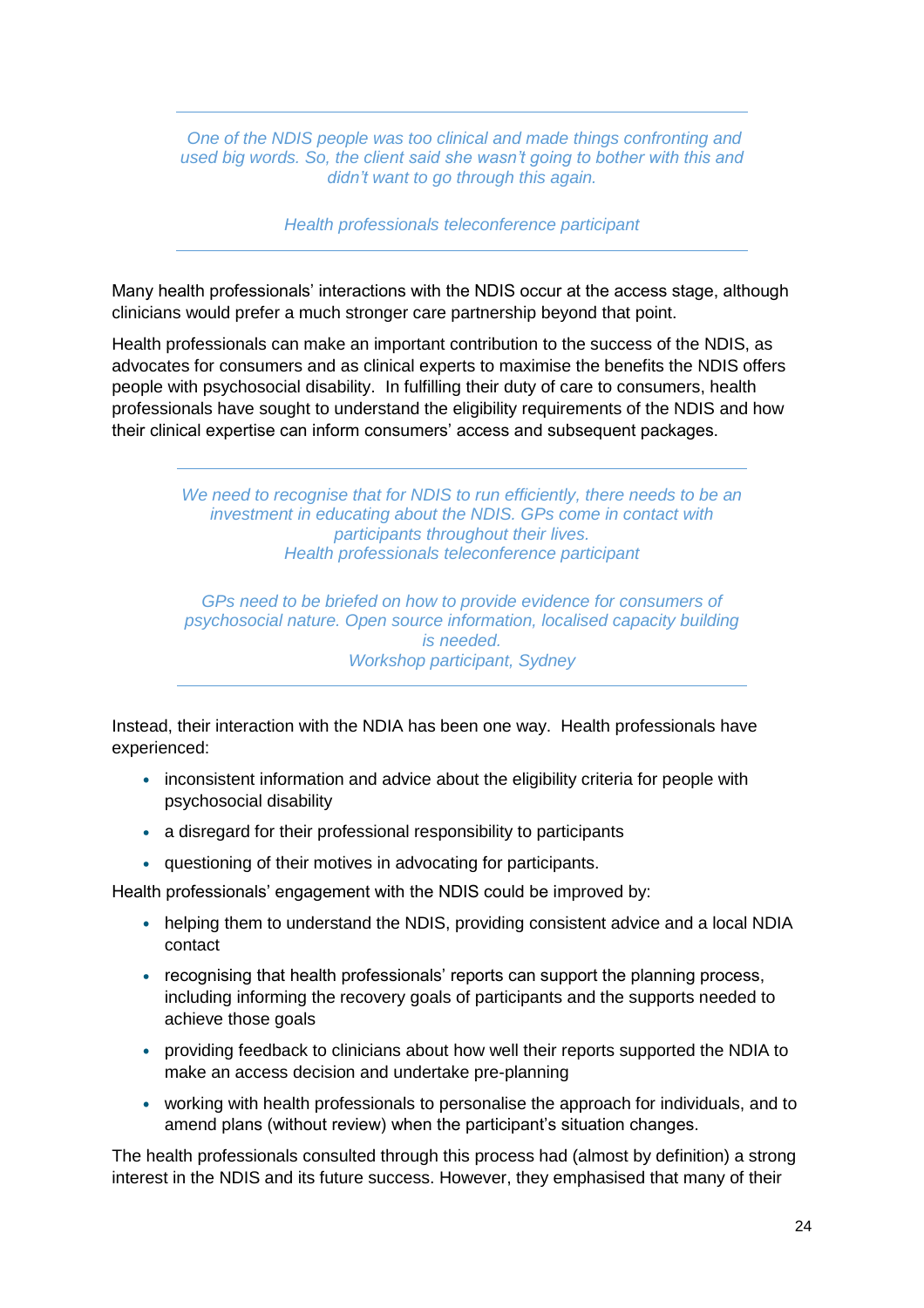clinical colleagues (particularly GPs and psychiatrists) are not well informed about the scheme, are by nature very busy, and continue to receive inconsistent advice from NDIA staff. Future communications by the NDIA need to take into account the diversity of knowledge and engagement among and within individual health professionals if knowledge and collaborative partnerships are to grow.

Over 2018 and 2019, Mental Health Australia will be undertaking a project to gather evidence about barriers for people with psychosocial disability to NDIS access in clinical and primary care settings. This project, to be funded through the NDIS Sector Development Fund, will produce:

- a communications strategy and/or practical tools for clinicians to facilitate access to the NDIS for people with psychosocial disability and raise the awareness of health care providers about what the NDIS offers people with psychosocial disability, as informed by consultation and other evidence
- advice to the NDIA on refinements to the psychosocial pathway and other processes that could benefit people with psychosocial disability
- advice to the Department of Social Services on matters of policy that affect this cohort, whether or not they are NDIS-eligible, particularly where they relate to the intersection of the NDIS and clinical systems.

Mental Health Australia anticipates that successful completion of this project will make a significant contribution to improving pathways through health and mental health settings to NDIS access for people with psychosocial disability.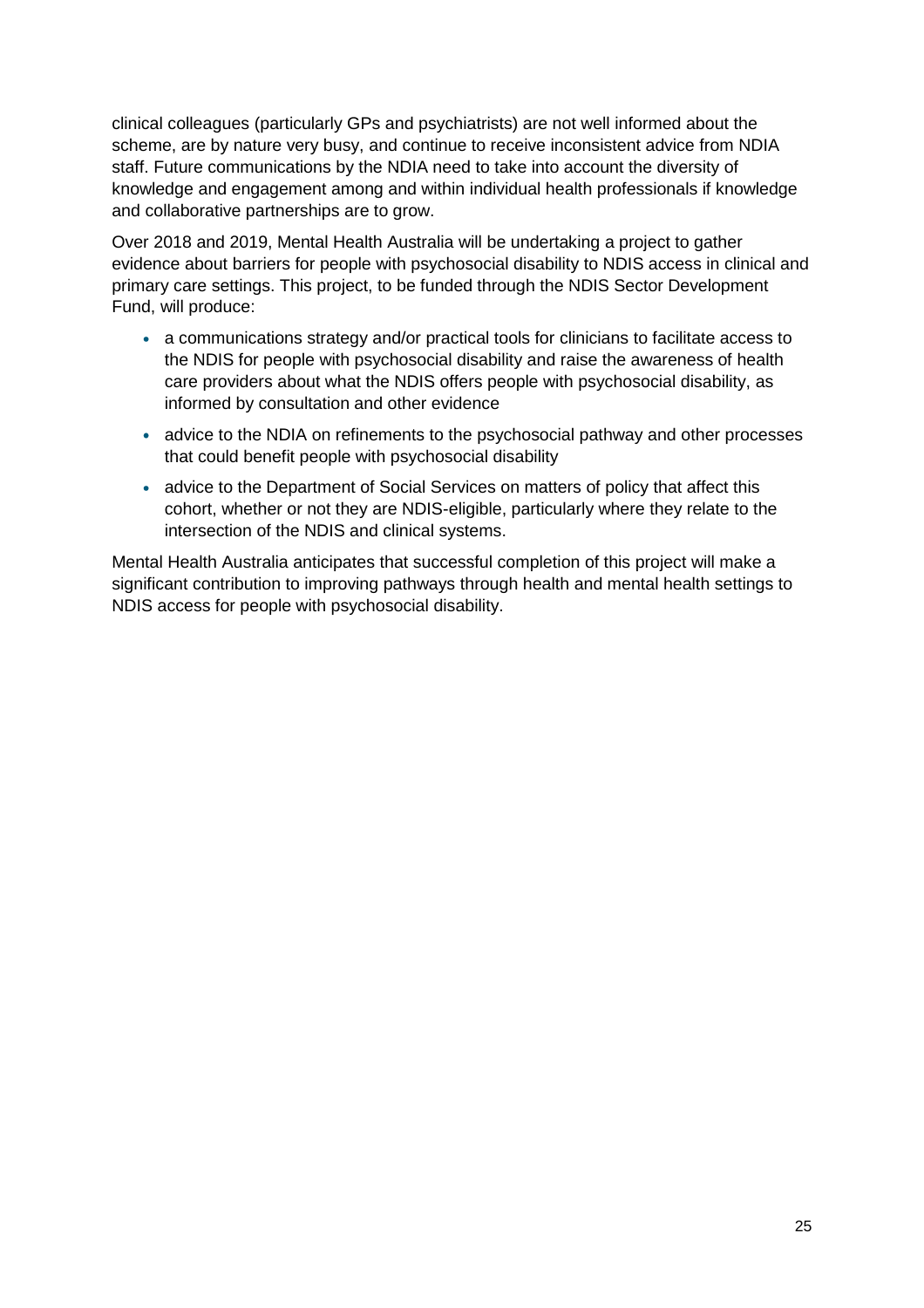## <span id="page-25-0"></span>**6.Designing operational reforms at a time of uncertainty**

Taking effective action to address psychosocial disability is a complex operational challenge for the NDIA and its partners. Complicating the operational challenge for the NDIA is a broader strategic challenge: building effective interface arrangements with mainstream services, such as health and Commonwealth, state and territory government funded community mental health services. All this is occurring as services outside the NDIA (especially Commonwealth funded services being devolved to Primary Health Networks) are simultaneously being restructured.

The extent of this strategic challenge is increased because of the ongoing gaps between mainstream services. These gaps create a risk that the NDIA could find itself being drawn into areas of need that in principle should be addressed by mainstream service systems. The conceptualisation, design and implementation of any response to Phase 0 would therefore need to recognise and manage that risk, and where possible offer closer integration across service offerings and supports. The same applies to actions to address the needs of people experiencing psychosocial disability who do not access the NDIS.

Even as this report is being written, the mental health sector is keenly awaiting further news of bilateral negotiations regarding additional psychosocial services for people who will not access the NDIS. The scale, scope and nature of these services are all unknown, though the Australian Government's own contributions have been announced in broad terms. Similarly, the mental health sector, including consumers and carers, are yet to hear in any detail relating to continuity of support arrangements announced in the 2018 Budget, including exactly what services will be on offer for people currently accessing services through transitioning programs who are not NDIS eligible. Just one year from Full Scheme, these critical questions remain unanswered.

The NDIA is embarking on its pathway design, in fact, it is rolling out the entire scheme, even while these major uncertainties remain. The complexity of the task cannot be underestimated. If the NDIA is to be successful in implementing its objectives, it will need to work closely with governments. Implementation of a Phase 0 response by the NDIS should include a clear and explicit articulation of the nature and extent of the need for action, and the dependencies on interfaces with other systems. It should also include a progressive roll out that manages the risks and demonstrates the benefits for people with psychosocial disability (and their families and carers), for service providers, for regulators, and for funders. It should be supported by nationally consistent information and advice, including online and digital services, referrals and advice.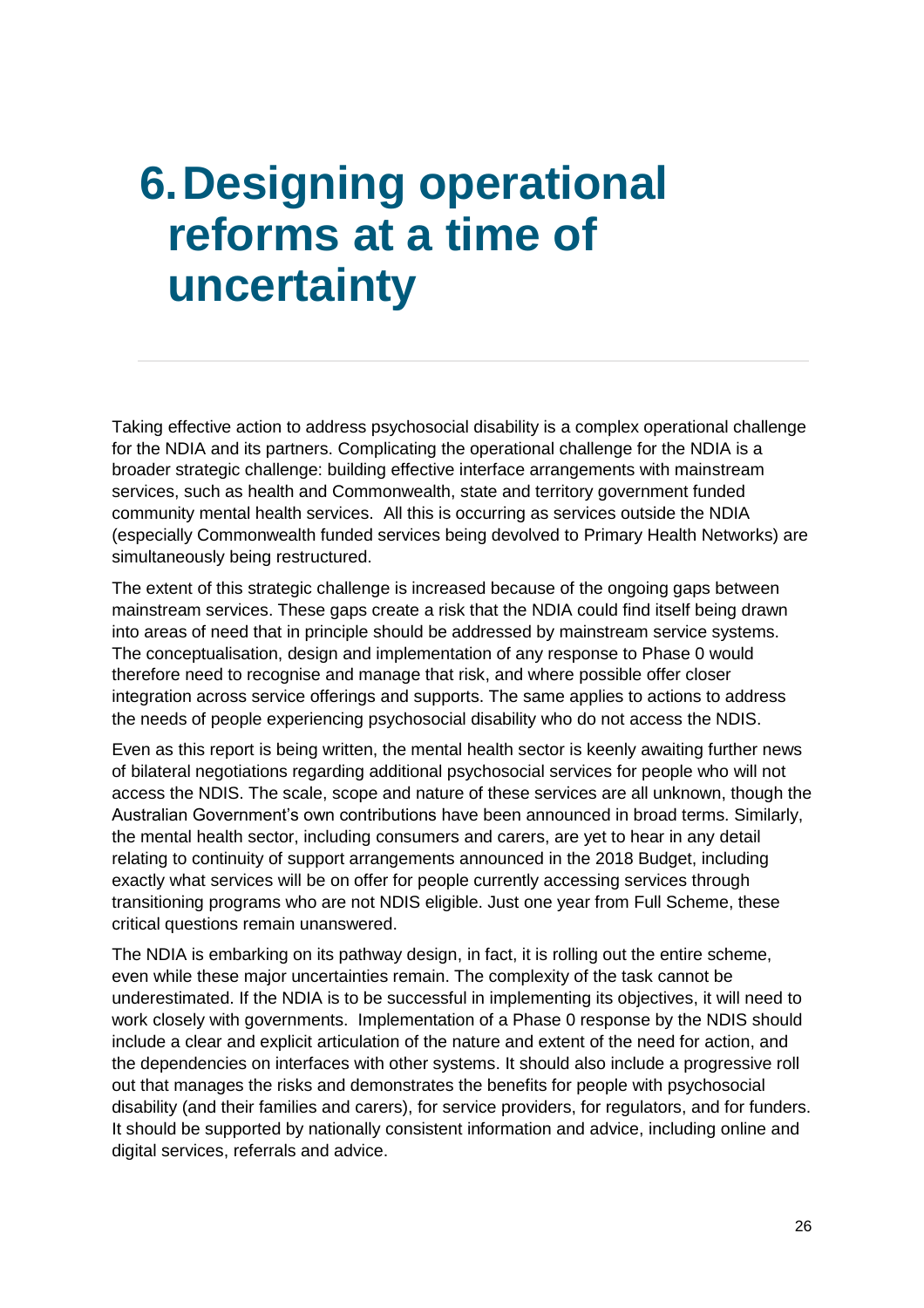Complementing this national response, there must also be a local level strategy, with 'on the ground' arrangements that take into account regional variations in mainstream service systems and local community needs. Interfaces with Primary Health Network and Local Health Network commissioned services will vary considerably across the country. This would accord with the strongly articulated desire by NDIS participants and carers who participated in the psychosocial disability workshops for contact with people with strong expertise (including where possible lived experience) to help them navigate what can be a confusing maze of services (or lack thereof). Among the NDIS population, the special needs of groups such as LGBTIQ, CALD, Aboriginal and Torres Strait Islander people, people with intellectual disability, and others should also be identified and responses developed.

> *Interface between NDIS and other services not clear. Workshop participant, Melbourne*

NDIS partner governments and funders will be key stakeholders in this strategic response. Improving the experience and outcomes of people with severe psychosocial disability would help reduce cost pressures on the scheme by ensuring individuals are more 'access ready' when they approach the scheme, thereby reducing appeals and reviews. It could also help the effectiveness and efficiency of non-NDIS service systems, for which NDIS partner governments are also responsible, including high-cost clinical services, such as hospitals and health facilities. This is because individuals (and their families and carers) would be better informed and prepared in their engagement with a range of services, not just the NDIS.

> *Now seeing a backlash – e.g. Carer goes on holiday, respite not included in Plan, they move into the acute hospital ward. Health professionals teleconference participant*

Delivering on these potential benefits of reform is complicated by the policy and operational context. Fragmented governance, decision-making and funding across the various service systems, tends to work against a broader consideration of the long-term benefits of early interventions of this type. Program design and service delivery decisions tend to be made on narrow cost considerations rather than system wide and long-term outcomes and costs. This results in poor or even negative outcomes for individuals experiencing psychosocial disability, for their carers and families, and for service providers.

It is a clear and fundamental responsibility of all Australian governments to exercise their collective responsibility for the NDIS and for mainstream mental health services. This includes improving governance, coordinating policy-making and program design, and providing the level of funding required. The NDIA has an important role to play in informing these deliberations

Mental Health Australia – indeed, the whole mental health sector – stands ready to assist in encouraging and supporting governments as well as the NDIA in this crucial endeavour. The extent and quality of engagement in the psychosocial disability workshops at such very short notice shows that the many people experiencing psychosocial disability, and their families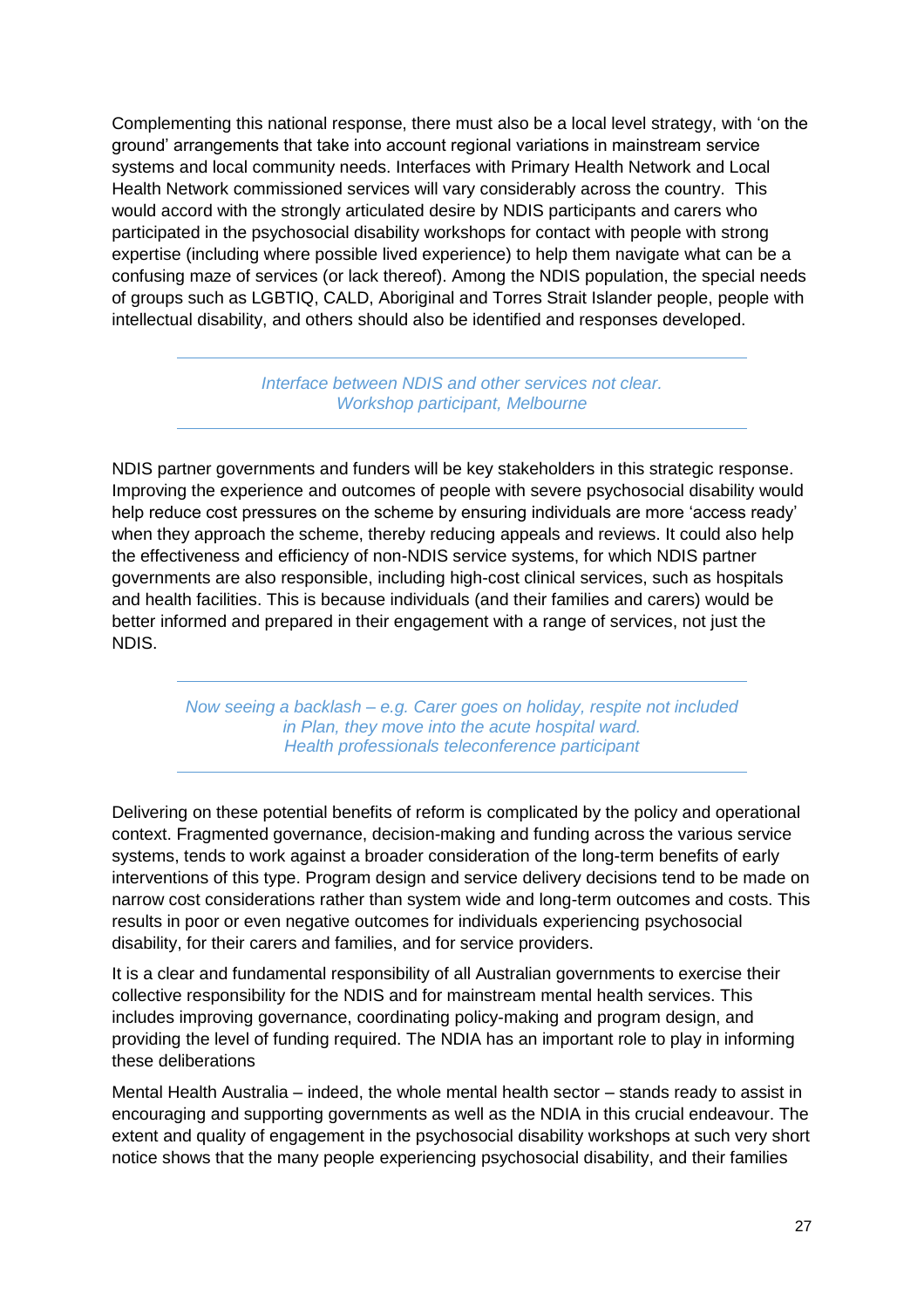and carers, are also central to developing and implementing the strategic response to this challenge.

> *When it works, amazing things happen to people. Health professionals teleconference participant*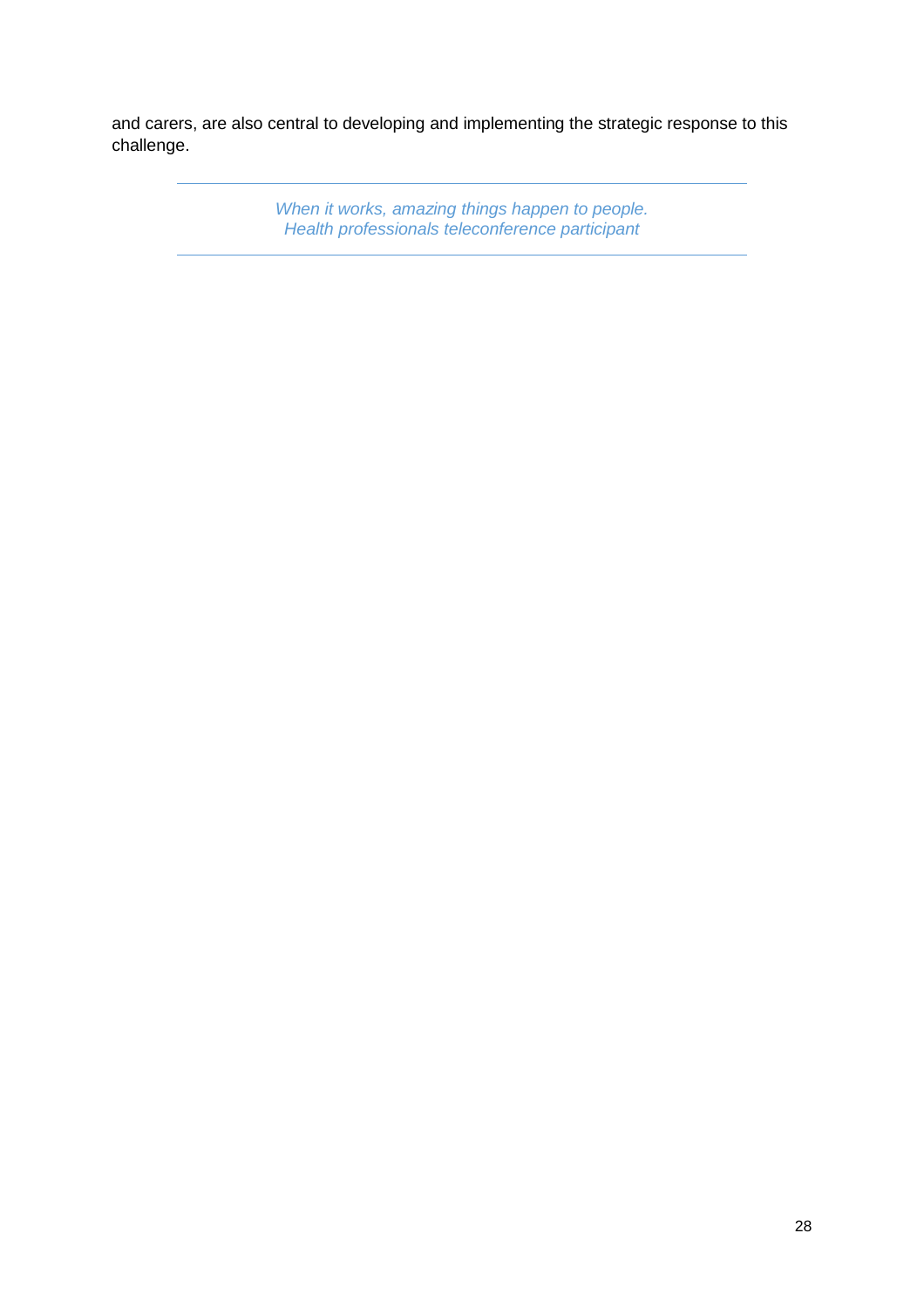## <span id="page-28-0"></span>**7. Psychosocial disability 'pain points' and recommendations**

The key messages arising from the psychosocial disability workshops are outlined above. The following sections detail the specific 'pain points' identified by participants in the workshops, and provides recommendations to address those pain points.

*Pain Point I: People experiencing psychosocial disability face specific and particular challenges and issues when dealing with the NDIS. Mental ill health can be greatly exacerbated or ameliorated, depending on the quality of the individual's experience with a complex and demanding scheme such as the NDIS.*

**Recommendation 1:** The NDIA should develop an overarching psychosocial disability strategy to address the range of issues articulated by participants, carers, providers, advocacy groups and other stakeholders through these consultations. Such a strategy would include but not be limited to:

- » reforms to the NDIS pathway for participants with psychosocial disability
- » improvements in the skills, knowledge and experience of NDIA and partner staff to work with people with psychosocial disability
- » reforms to reference packages for psychosocial disability to ensure substantial improvement in the quality of plans, building on a major project already initiated by eight psychosocial providers, supported by the National Mental Health Commission and managed by Mental Health Australia to develop alternative typical support packages for psychosocial disability
- » a Communications Strategy and supporting arrangements to ensure mental health stakeholders are given the best opportunity possible to understand how improvements to the NDIA's work with people with psychosocial disability are working in practice.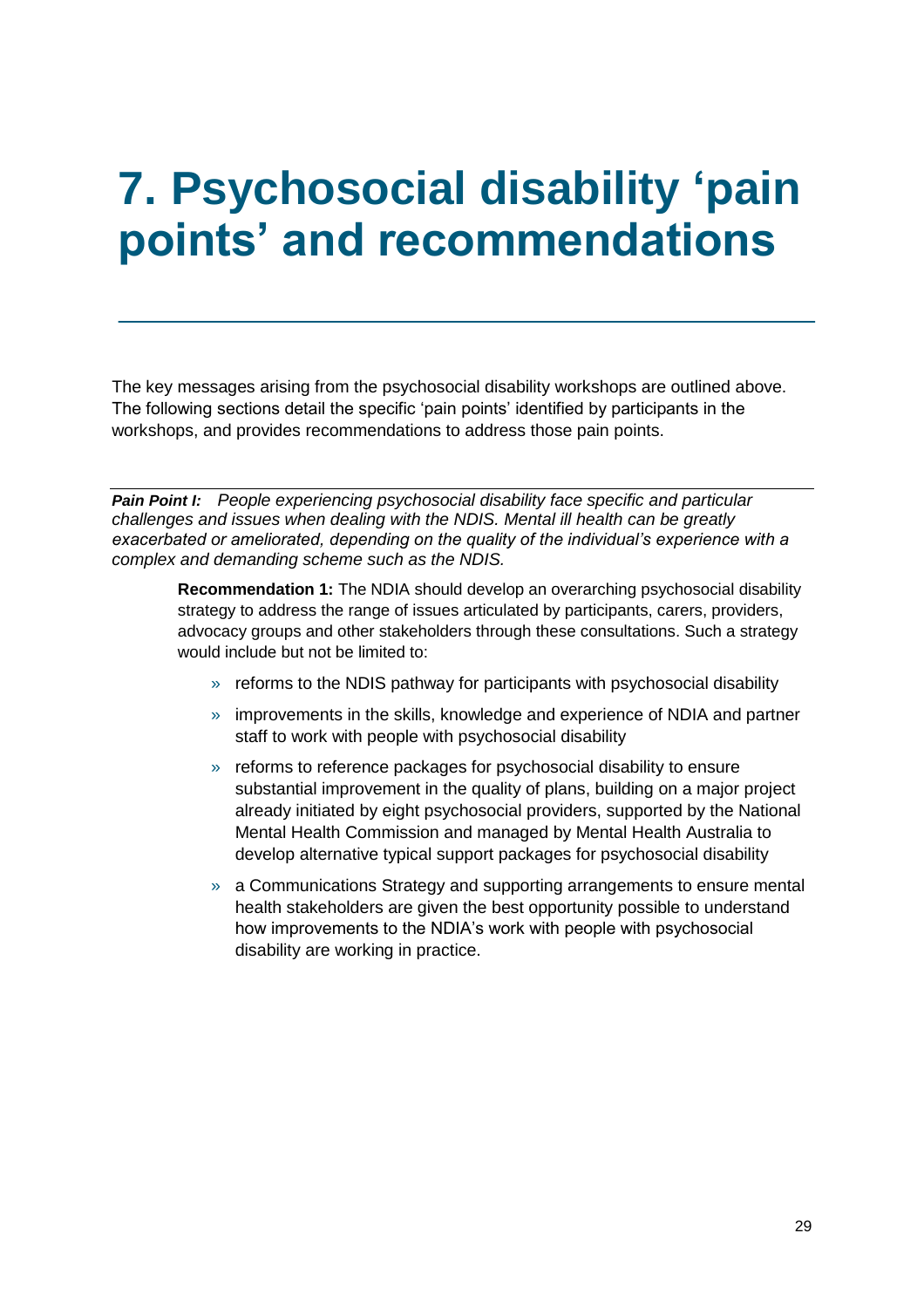*Pain Point II: The psychosocial disability journey begins at 'Phase 0', well before the individual approaches or potentially even hears about the NDIS. This is in part because people with psychosocial disability can have highly negative perceptions and experiences of government agencies, clinicians and providers. It is also because the nature and strength of the client's existing support network is a significant determinant of their capacity to engage with the NDIS and its forms and processes, and because many people experience a range of life barriers which may need to be addressed before the NDIS can contribute in any significant way to their wellbeing and recovery.*

**Recommendation 2:** That the NDIA establish a sustained assertive outreach capacity (using the example of Partners in Recovery), to identify and work with people who experience psychosocial disability (and the services that support them), to inform them about the scheme, and to encourage them to test their eligibility. This role would work closely with services – such as GPs, hospitals, homeless services, and drug & alcohol services – to identify and work with individuals, especially in making the transition from clinical or intensive support to community and disability support service systems, and in identifying people out of touch with or on the margins of traditional service systems.

**Recommendation 3:** That people with psychosocial disability be provided as early as possible – i.e. before they approach the NDIS – with personalised and ongoing support initiation and coordination services. Such services should be delivered by people with psychosocial disability specific skills, knowledge and experience, working alongside the person and in partnership with their family, carers and/or advocates to help navigate the options in the local community mental health system, including the NDIS.

**Recommendation 4:** That a strong and sustained information campaign be undertaken, to ensure mental health consumers, families, carers and providers are aware of the NDIS and its role in providing supports for people who experience psychosocial impairments, including referring people who may not be eligible for the NDIS to appropriate psychosocial support (such as the new National Psychosocial Support Program, state/territory equivalent programs, and Continuity of Support arrangements).

**Recommendation 5:** That the NDIA develop consistent national and local level resources (online and print as necessary) providing information about the NDIS and psychosocial supports, local providers of support services, and the supports and services identified in NDIS participants' plans at the local, state and national levels. This will help address information gaps.

*Pain Point III: NDIA and partner frontline staff dealing with people experiencing psychosocial disability often do not have psychosocial disability specific skills, knowledge and experience. At worst, this can mean they risk exacerbating the person's condition, creating distress for highly vulnerable people.*

**Recommendation 6:** The NDIA should urgently develop an aspirational psychosocial disability competency framework to develop the skills, knowledge and experience of NDIS staff and partners who work with people with psychosocial disability. The NDIA should co-design this framework with Mental Health Victoria and MHCC NSW and other relevant stakeholders.

**Recommendation 7:** The framework should include the establishment of a cohort of NDIA and partner staff who have relevant psychosocial disability specific skills, knowledge and experience.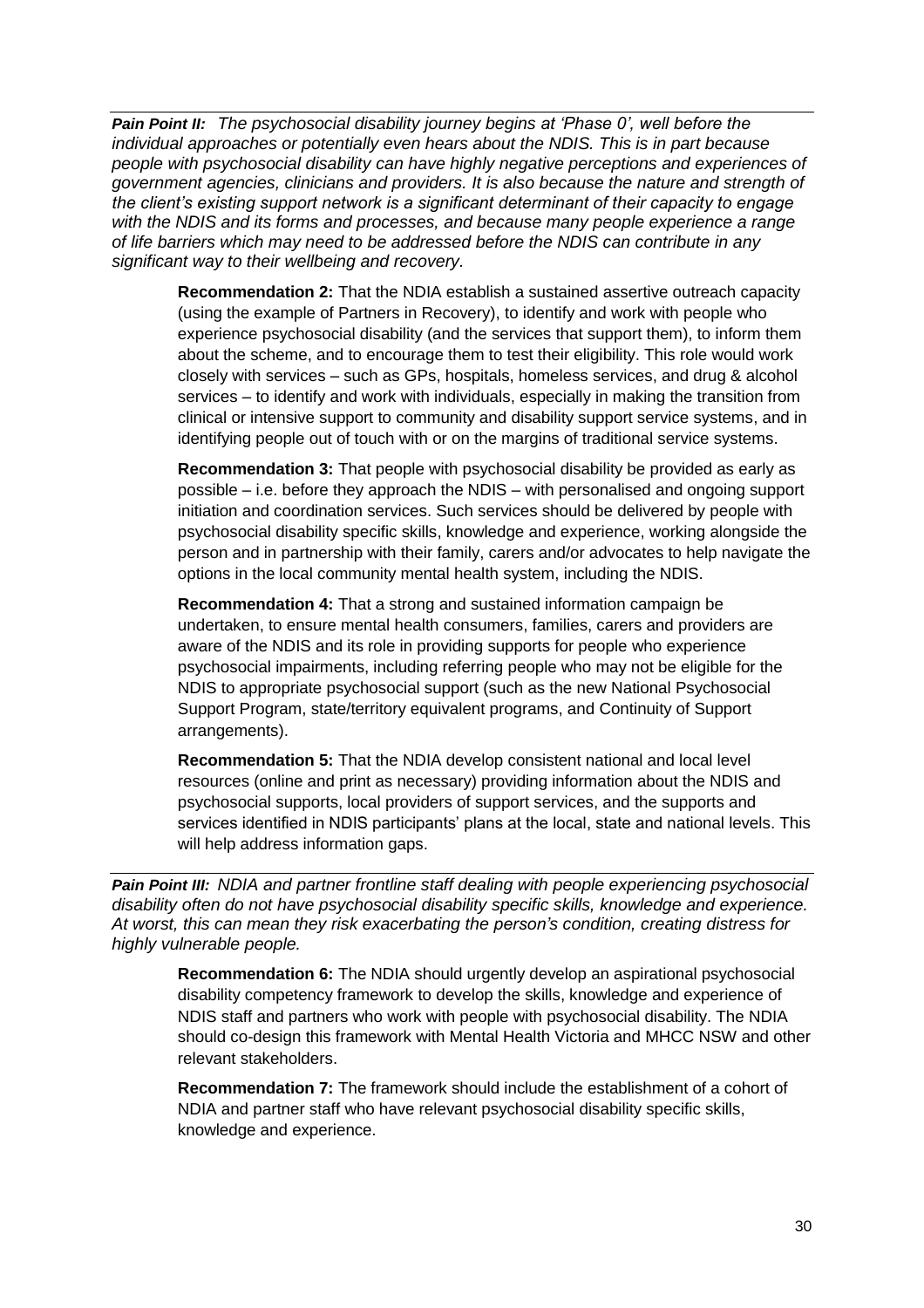**Recommendation 8:** Peer workers – especially those with experience of the NDIS' psychosocial disability supports – should be employed wherever possible to provide support to individuals approaching and dealing with the NDIS, as well as throughout the access, planning and plan implementation processes (see Phase 0 related recommendations above).

**Recommendation 9:** The NDIA should subject itself to the oversight of the NDIS Quality and Safeguarding Commission. This would allow it to apply the same practice standards that apply to partner organisation to apply to its own staff.

*Pain Point IV: Families, carers and advocates are critical to successful outcomes for many people experiencing psychosocial disability. Failure to engage and support them can lead to applicants being denied access to the scheme or receiving insufficient plans.*

*Pain Point V: Carers (formal and informal) can also experience significant stress and fatigue through the NDIS process, placing at risk their own mental health and capacity to undertake their crucial role.*

**Recommendation 10:** That consumers' families/carers/advocates are acknowledged and supported, including – where agreed with the consumer – involvement in all relevant meetings and discussions.

**Recommendation 11:** That governments ensure carers be provided with adequate respite arrangements, including crisis respite.

*Pain Point VI: Many health professionals are not fully aware of the NDIS, or are not convinced of its value, which can further impair the individual's capacity to gather relevant evidence.*

**Recommendation 12:** That the NDIA ensures that health professionals dealing with people with mental health issues are well informed about the NDIS, its role in relation to psychosocial disability supports and services and health professionals' roles, particularly in relation to the access process.

**Recommendation 13:** That appropriate incentives and resources are provided for health professionals (e.g. GPs and psychiatrists) to assist them to provide supporting evidence for NDIS access requests.

**Recommendation 14:** That the NDIA establish an ongoing health professions forum to improve the interface between mainstream health systems and the NDIA.

*Pain Point VII: People experiencing psychosocial disability can have greater difficulty ensuring all relevant evidence and information is taken into account in access and planning decisions. Some mental health conditions (and some medications used to treat such conditions) can significantly impair the individual's cognitive capacity, undermining their ability to gather and present evidence and to put forward a coherent and full case.*

**Recommendation 15:** That administrative practices and delivery standards in relation to people with psychosocial disability ensure iterative, progressive assessment and planning processes that provide opportunities for NDIS participants (and trusted others) to check and confirm the evidence base for access and planning decisions.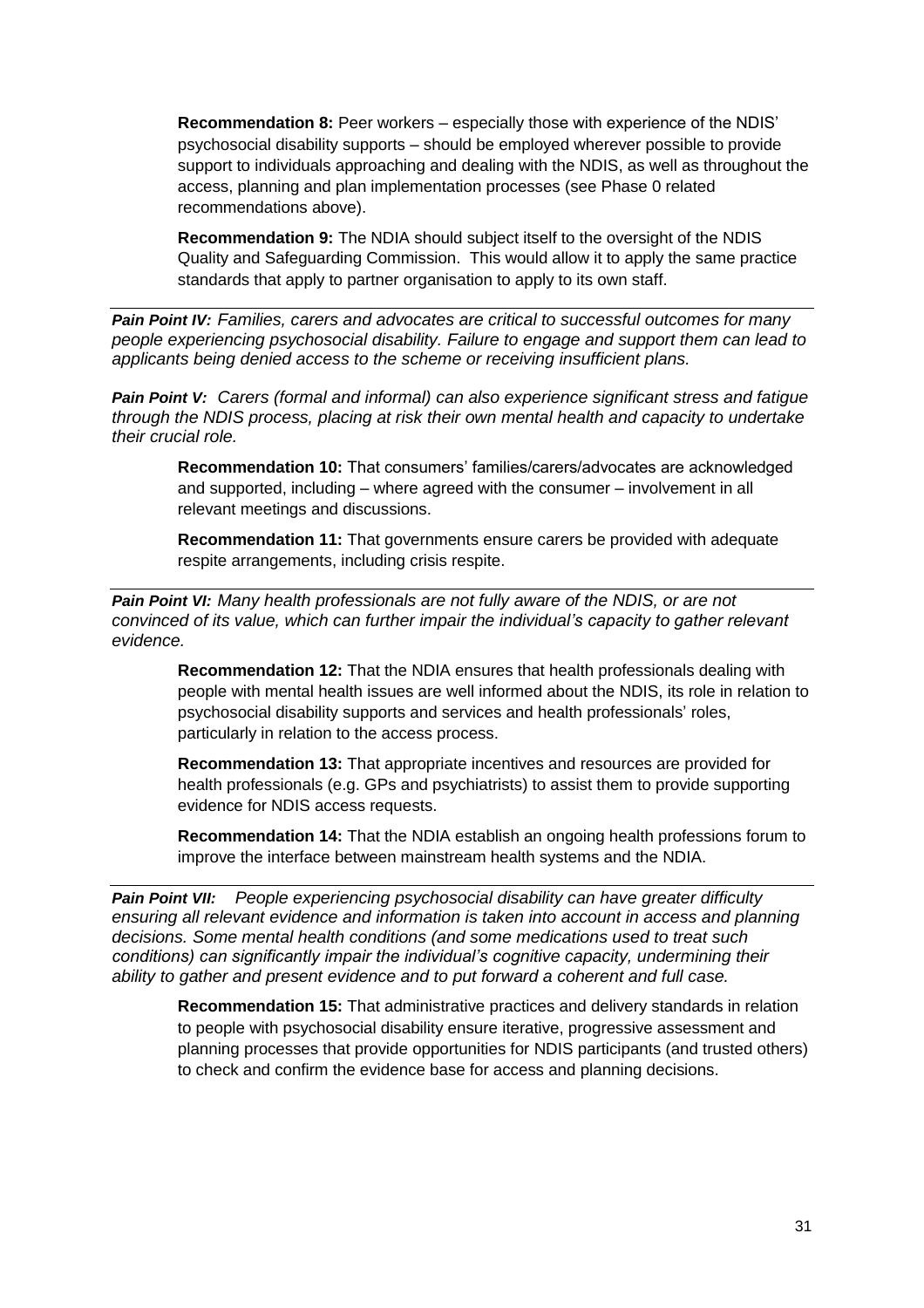*Pain Point VIII: People experiencing psychosocial disability can often fail to progress through the NDIS process because of inadequate handovers between staff and from one step or phase to the next. This means that at each point where there is a transition between staff there is an inherent risk that the participant may disengage.*

**Recommendation 16:** That staff dealing with people experiencing psychosocial disability always ensure they provide 'warm handovers' (i.e. in person) as a person passes through the NDIS phases or stages.

*Pain Point IX: Access and eligibility processes and outcomes for people experiencing psychosocial disability are inconsistent, lack transparency and can be complicated by the presence of other disabilities and barriers.*

**Recommendation 17:** That the NDIA implement as a matter of urgency a validated, agreed and transparent assessment tool for determining the severity, impact and likely persistence of psychosocial disability. Rollout of the tool should occur alongside an appropriate stakeholder communication strategy.

**Recommendation 18:** That the NDIA ensure that people experiencing psychosocial disability undertaking the NDIS access and eligibility process are provided with clear and unambiguous information about the process, documentation requirements, assessment tools and questionnaires and options for review.

**Recommendation 19:** That the NDIA amend its documentation and administrative arrangements to ensure that where an applicant experiencing psychosocial disability is being assessed, the impairments arising from that disability are given due weight, relative to any other (more apparent) disabilities that they may also have.

**Recommendation 20:** That the NDIA implement a regime of randomised audits of access and planning decisions for people experiencing psychosocial disability, along with targeted case study analysis, to help ensure decisions (a) meet objective standards of appropriateness and (b) are consistent across consumers with similar forms and levels of impairment and needs. The outcomes of those audits should be made public in summary form, to help alleviate existing stakeholder anxieties regarding the access and planning processes. These processes should engage with stakeholders outside the NDIA to constantly review practice.

*Pain Point X: There can be undue delays in access and planning decisions and therefore delays in receiving supports. For people with psychosocial disability, these delays can lead to a deterioration of their condition.* 

**Recommendation 21:** That the NDIA provide participants, carers and providers with clear information about process steps and anticipated wait times throughout the access and planning processes in particular. That the NDIA streamlines administrative processes for people with psychosocial disability.

**Recommendation 22:** That the NDIA establish an interim support service to ensure consumers are not without service while awaiting planning decisions.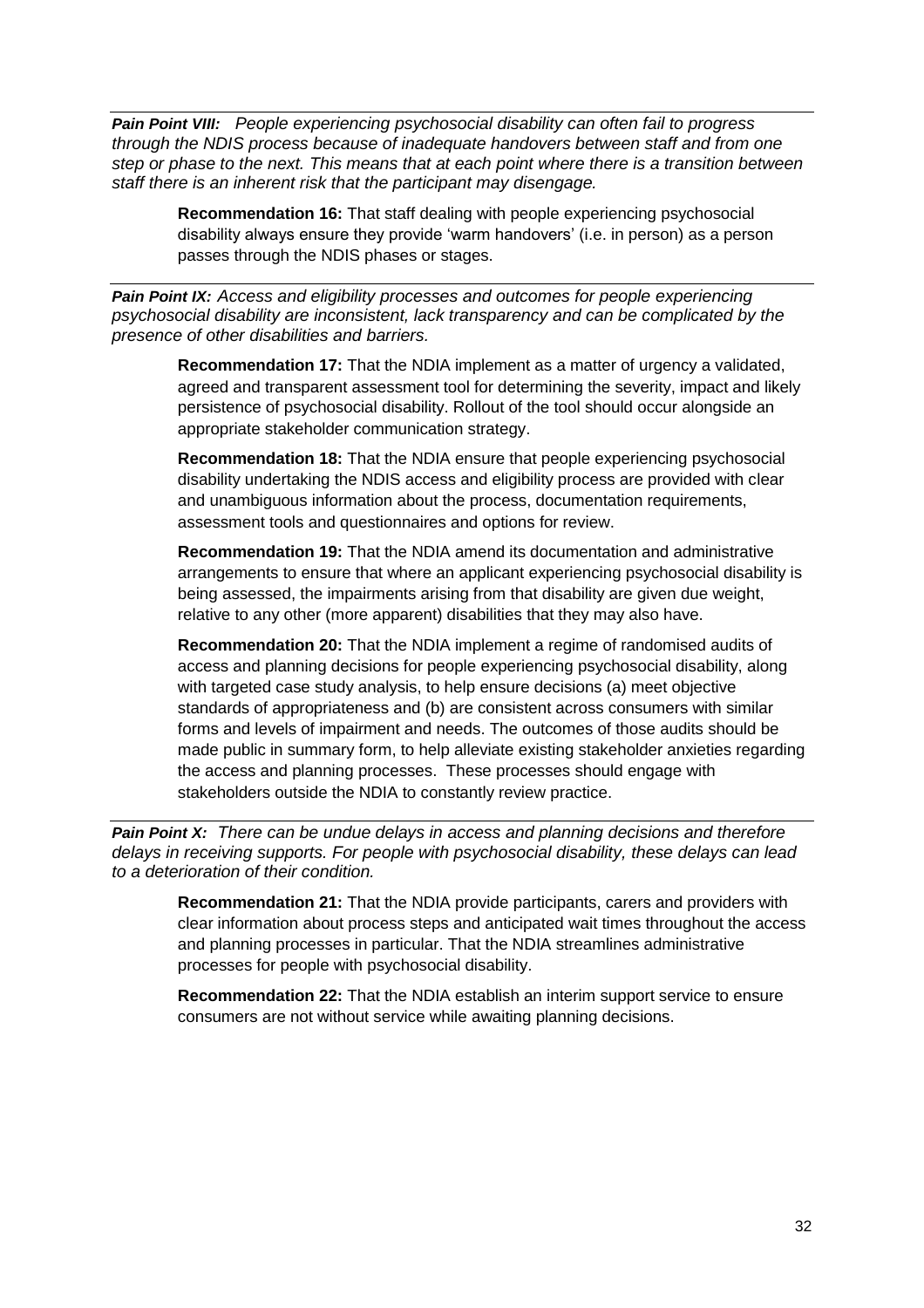*Pain Point XI: People experiencing psychosocial disability who do not access the NDIS lack clear referral pathways for ongoing support, including capacity building. This creates risks for consumer wellbeing as well as for crisis services if early and effective supports are not available, and for the NDIS, if the individual's condition deteriorates to the point where they seek and gain access to the scheme, due to a lack of earlier intervention and support options.*

**Recommendation 23:** That governments with responsibility for community mental health services outside the NDIS ensure those services are adequately resourced and commissioned to provide people experiencing psychosocial disability with the supports they need.

*Pain Point XII: NDIS plans for participants experiencing psychosocial disability often lack elements that most of these participants will require, especially for the first one to three years. In addition, when there is a change in circumstances (for example, a crisis) there is not a facility for supports to be quickly scaled up or down to reflect this.*

**Recommendation 24:** Certain support types should be discussed in every planning conversation with NDIS participants with psychosocial disability:

- a. support coordination
- b. capacity building
- c. carer support and respite
- d. provision for urgent and unplanned needs, due to episodes of illness and disability

*Pain Point XIII: A psychosocial disability can impact on a person's ability to initiate their NDIS plans and navigate the process of identifying and negotiating service agreements with providers.*

**Recommendation 25:** That the NDIA institute a system of monitoring and informal review during the first six months of the first plan for participants experiencing psychosocial disability, to identify early where the participant may be struggling to initiate or fully utilise their plan.

**Recommendation 26:** That the NDIA ensure that participants experiencing psychosocial disability have access to support and advice in finding and negotiating service agreements with providers of supports under the NDIS plan.

*Pain Point XIV: Reviews of NDIS plans for participants experiencing psychosocial disability can sometimes result in undue reductions in funding levels, not because the participant does not need them, but because the participant's condition is episodic and they have not needed them in the review period or because the person has a strong desire for independence and does not recognise that they are unwell*

**Recommendation 27:** That decision making about changes to plans at review is based on rigorous analysis of the participant's ongoing need drawing on information from multiple sources, including from the participant, family and carers (including the option of a carers statement) and service providers.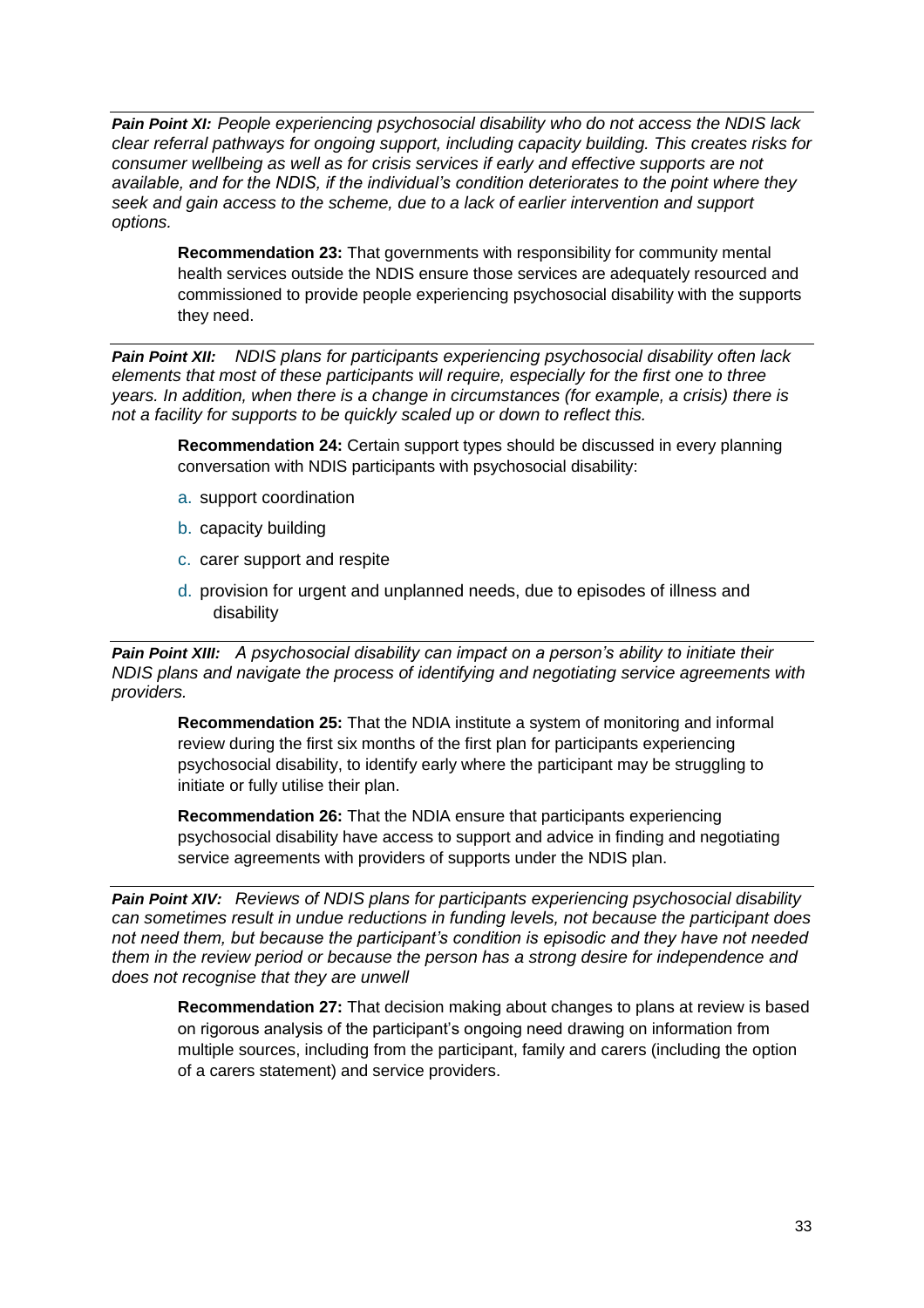*Pain Point XV: Reforms to disability and other social services are often carried out in a way that is detrimental to the needs of people experiencing mental health issues. Implementation of the psychosocial disability pathway should take into account the complexity of the exercise and the needs of the individuals affected and the capacities of the service providers.*

**Recommendation 28:** That the psychosocial disability pathway be introduced progressively, with 'early win' changes implemented as soon as possible and more complex changes that require changes to resourcing priorities, timeframes and service offerings be implemented according to a systematic schedule.

**Recommendation 29:** That implementation be carried out in an open and transparent manner, with relevant data and information on progress published on a regular basis.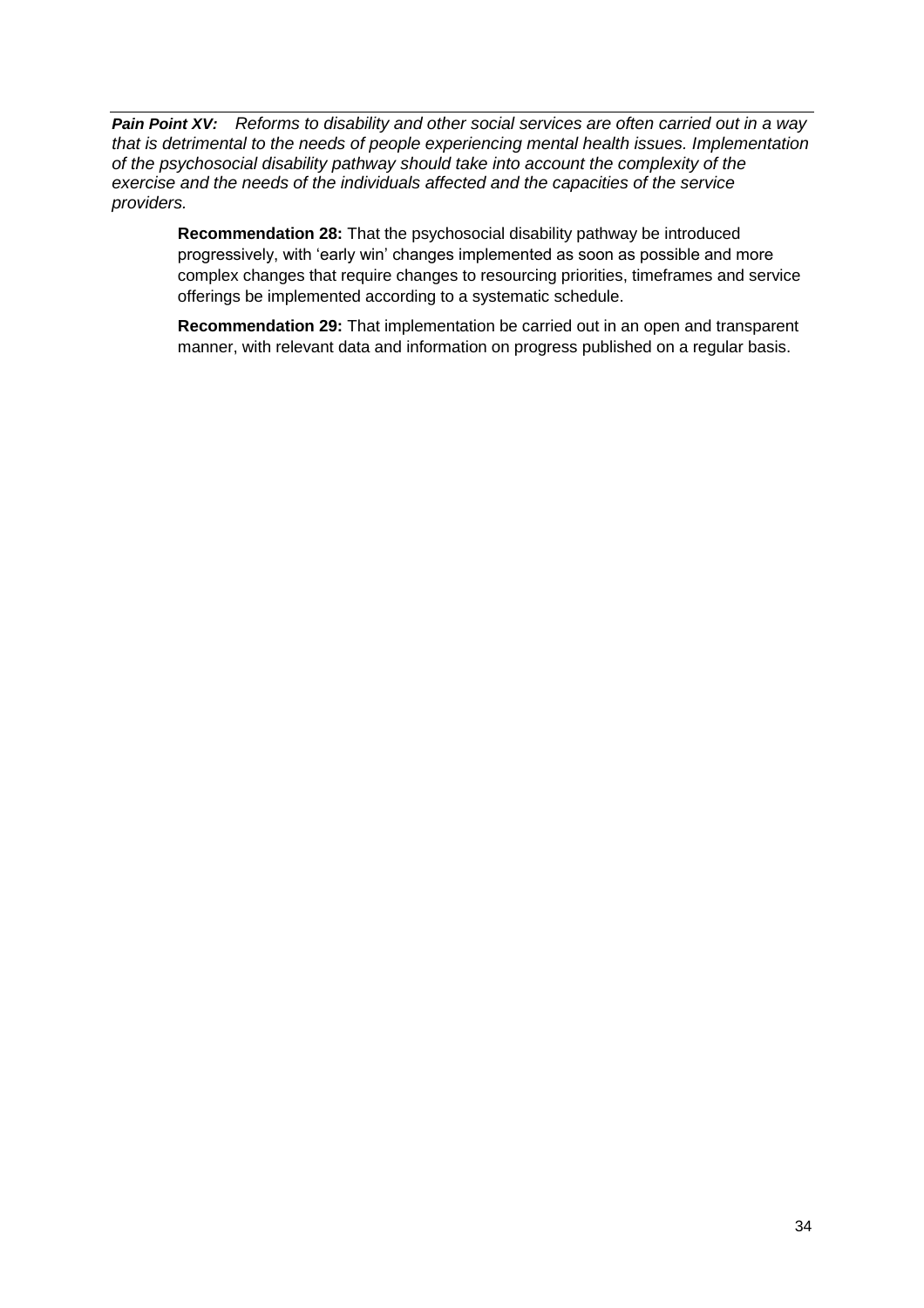## <span id="page-34-0"></span>**Attachment A: Partners in Recovery support facilitators**

*Program Guidelines for the engagement of Partners in Recovery Organisations 2012-13 to 2015-16* (Extract)

Support Facilitators will be engaged by the PIR organisation to undertake day to day tasks in supporting the role of the PIR organisation. In delivering the benefits of system collaboration to clients, the Support Facilitator could:

- receive and review referrals that come to the PIR organisation and assess referred individuals against defined inclusion criteria (this could include facilitating the verification or arranging for the diagnosis of a severe and persistent mental illness if this is not immediately apparent or available through existing records);
- following referral, undertake an assessment of the needs of PIR clients (which may involve reviewing previous assessments and require the engagement of appropriately trained specialists to determine the client's clinical needs);
- in collaboration and with the commitment of regional PIR partners (and carers and families as is appropriate), develop, monitor and regularly review a PIR Action Plan that will guide the necessary engagement and integration of required services identified in the needs assessment (the Plan should sequence and prioritise efforts to gain access to services and supports so as to ensure a coherent and logical pathway through the service delivery system);
- engage with existing case managers that may have a role in the care of the client, and ensure their support facilitation/coordination focus is maintained and not shifted to a case management focus. Where sufficient or effective case management functions do not exist for the client, Support Facilitators could under the case management role on an interim basis, with a view to establishing this function and identifying a substantive case manager early in the implementation of the PIR Action Plan;
- in the main, be a coordinator of the service system, not a 'service deliverer' in the traditional sense;
- in working to improve the system response to a PIR client, engage with and chase up services and supports, build service pathways and networks of services and supports needed (wherever possible, the Support Facilitator should try to secure access to existing services and supports, reinforcing the expectation of existing services and supports being available and accessible to assist PIR clients);
- be a point of contact for PIR clients, their families and carers when service arrangements are not working or the client becomes disconnected from required supports;
- maintain the necessary reporting and information provision to PIR organisation management to ensure effective administration of governance arrangements; and
- have a role in the collection of data for the purposes of monitoring, reporting and evaluation of the initiative.